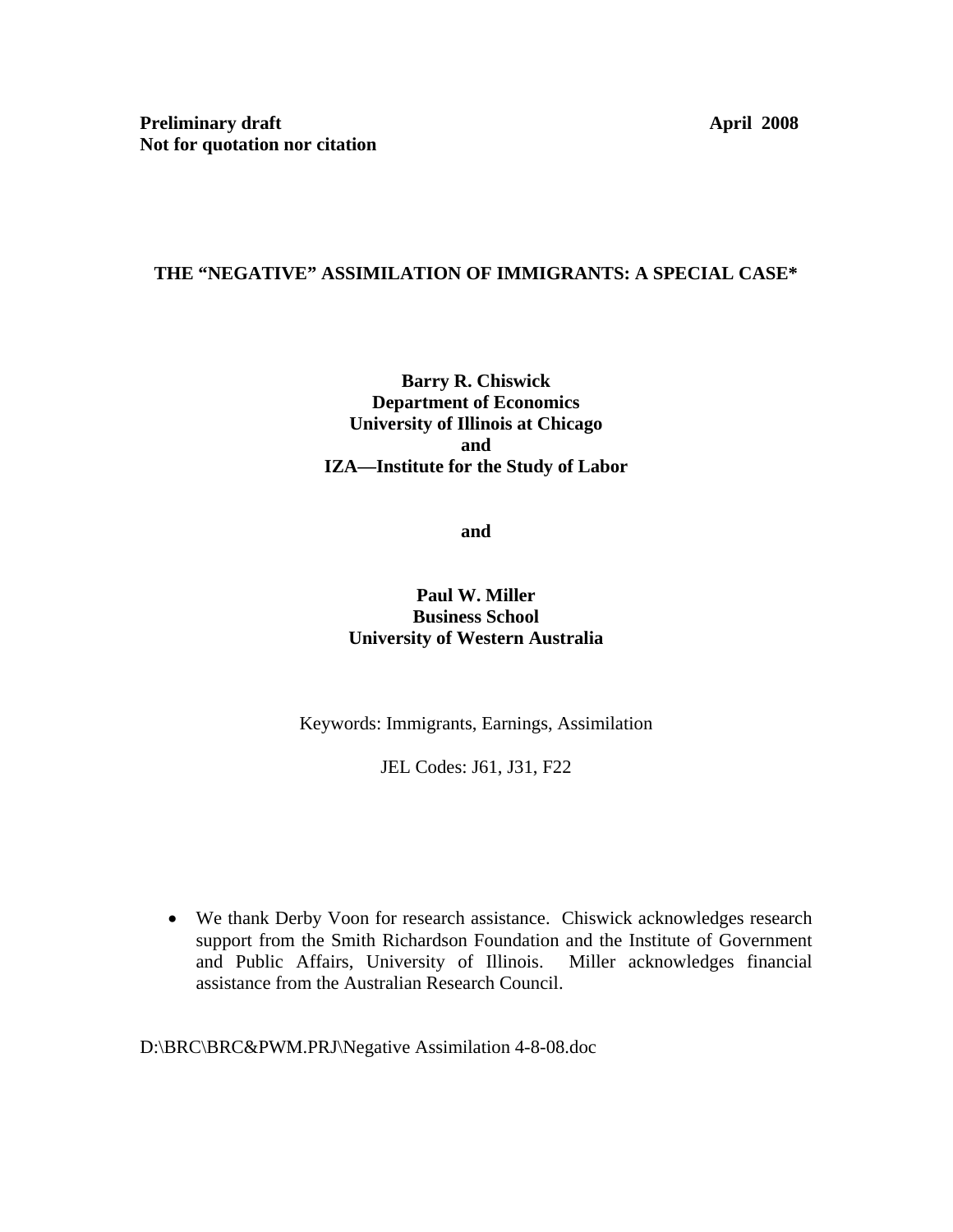### **THE "NEGATIVE" ASSIMILATION OF IMMIGRANTS: A SPECIAL CASE\***

#### **ABSTRACT**

Research on the economic or labor market assimilation of immigrants has to date focused on the degree of improvement in their economic status with duration in the destination. This pattern has been found for all the immigrant receiving countries, time periods and data sets that have been studied. The theoretical underpinning for this finding is the international transferability of skills. This paper addresses whether positive assimilation will be found if skills are very highly transferable internationally. It outlines the conditions for "negative" assimilation in the context of the traditional immigration assimilation model, and examines the empirical relevance of the hypothesis using data on immigrants from the English-speaking developed countries (i.e., the UK, Ireland, Canada and Australia/New Zealand) to the United States. Comparisons with the native born are also presented to test whether the findings are sensitive to immigrant cohort quality effects. Even after controlling for cohort effects, "negative" assimilation (a decline in earnings with duration) is found for immigrants in the US from the English-speaking developed countries.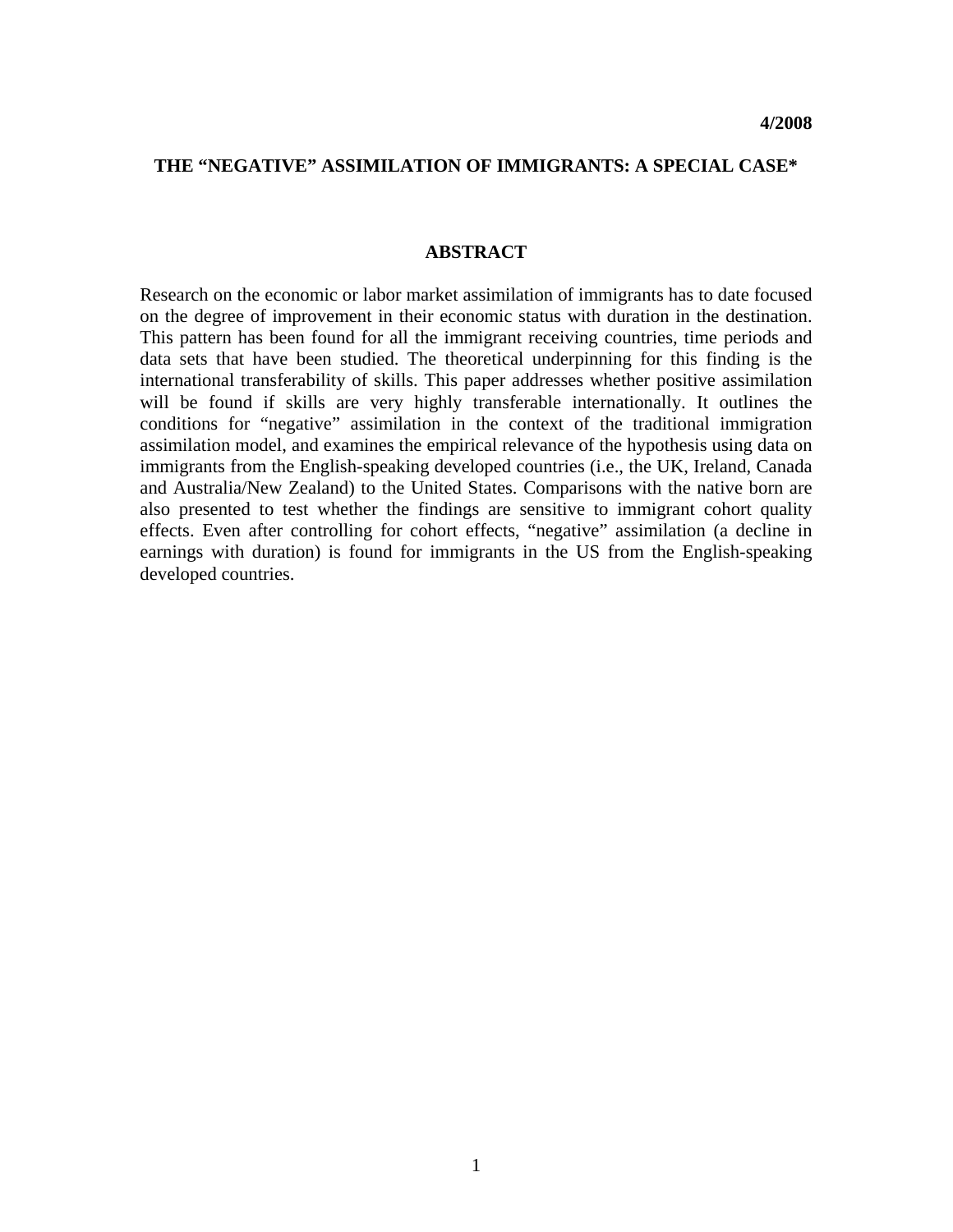#### **THE "NEGATIVE" ASSIMILATION OF IMMIGRANTS: A SPECIAL CASE**

#### **I. INTRODUCTION**

From the start of the research on the economic or labor market assimilation of immigrants, the literature has focused on the degree of improvement in their economic status with duration in the destination (Chiswick, 1978, 1979). This pattern has been found for all the immigrant receiving countries, time periods and data sets that have been studied. The theoretical underpinning for this finding is the international transferability of skills. This paper addresses whether positive assimilation will be found if skills are very highly transferable internationally. Indeed, might there be the appearance of negative assimilation, that is, earnings declining with duration in the destination, if the skills are very highly transferable across countries.

Section II summarizes the immigrant assimilation model, and outlines the conditions for "negative" assimilation. The empirical application (Section III) is for immigrants from the advanced English-speaking developed countries to the United States. Comparisons with the native born are presented in Section IV to test whether the findings are sensitive to immigrant cohort quality effects. A summary and conclusion is in Section V.

### **II. THE ASSIMILATION MODEL**

The immigrant assimilation model begins with the assumption that immigrants have a set of skills acquired in the lower income origin that are not perfectly transferable to the higher income destination. These skills may be schooling, on-the-job training, language, labor market information, labor market networks, occupational licensing or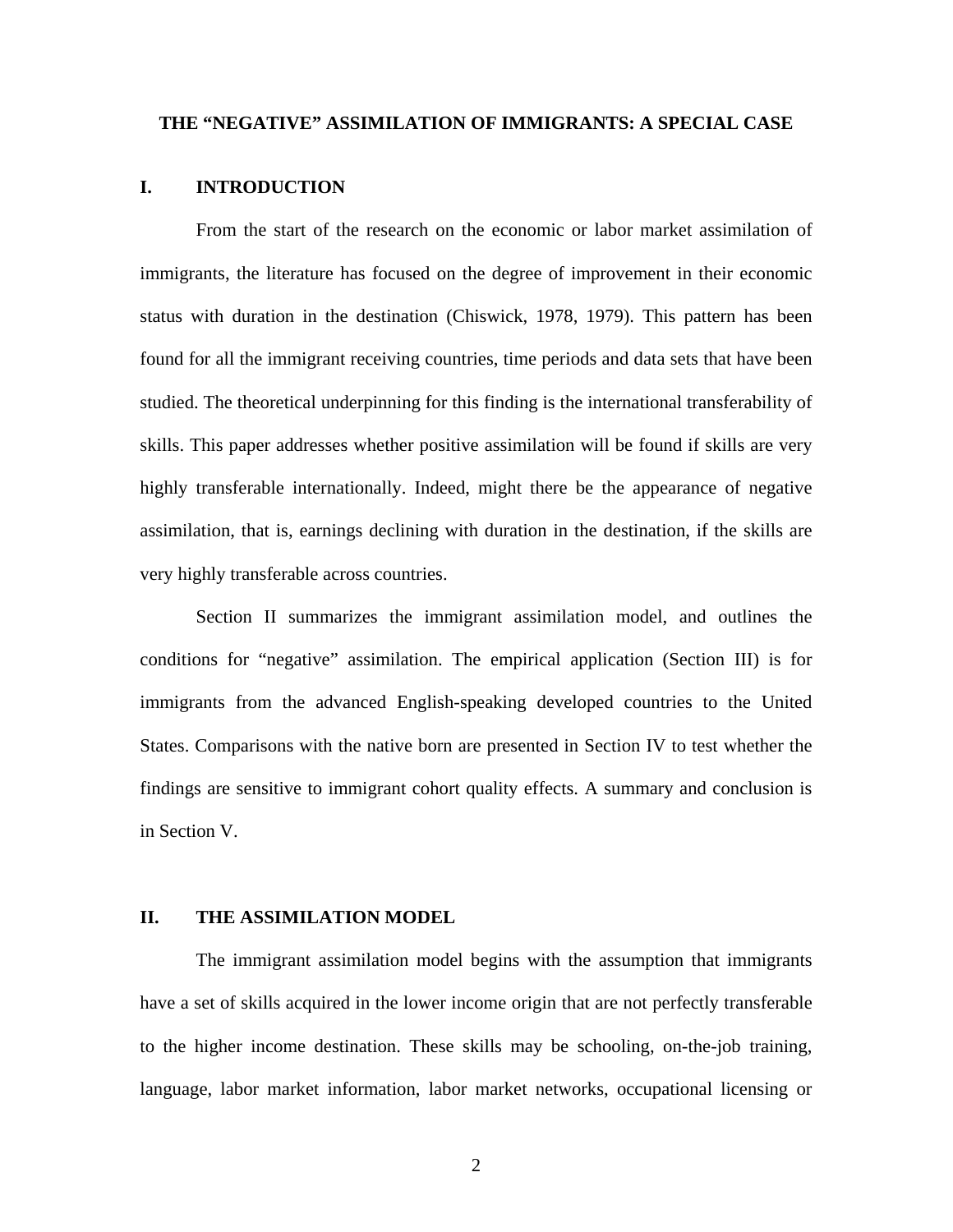credentials, occupation-specific technical training, or the customs or cultural characteristics that influence productivity, and hence earnings, in the origin and destination labor markets.

When the immigrant moves from the origin to the destination at least some of these skills are less than perfectly transferable. This gives the immigrant incentives to make explicit (*e.g*., schooling) or implicit (*e.g.*, learning-by-living) investments in destination-specific skills. Some of these investments may be intended to increase the transferability of skills acquired in the origin, such as when an immigrant physician studies for the Foreign Medical Examination. Other investments may be undertaken to acquire new skills, such as when an immigrant lawyer studies for an MBA.

The immigrant has an incentive to make these investments sooner rather than later for three reasons. If these post-migration human capital investments are profitable, in the sense that their internal rate of return exceeds the discount rate or interest cost of funds, the net present value of the investment is greater if they are made sooner rather than if they are delayed. Moreover, a delay in making these investments reduces the number of future time periods in which the benefits will be received, thereby lowering the rate of return from the investment. Finally, with duration in the destination, explicit investments and even learning-by-living will increase the immigrant's knowledge and other skills relevant for the destination labor market, thereby raising the opportunity cost of the time devoted to investment in destination skills. This, of course, lowers the rate of return on these investments (Ben-Porath, 1967).

The greater the extent to which investments are made in destination skills, the lower is the reported earnings during the investment period. Earnings then increase as the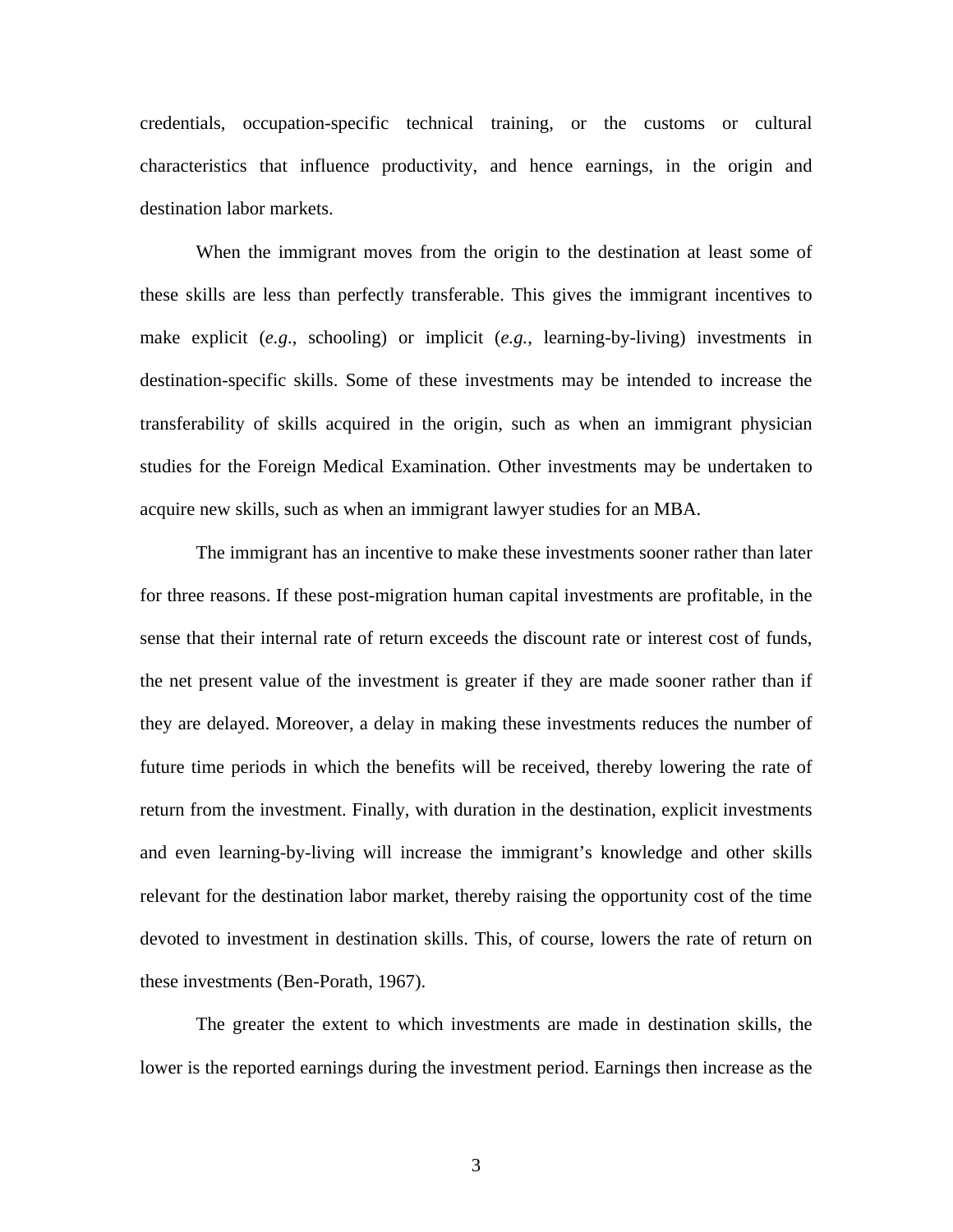extent of investment decreases over time (*i.e.*, the most profitable destination investments are made first), and as returns are received on previous investments. As a result, the earnings-duration profile is upward rising, but at a decreasing rate. The steepness of the profile is greater the greater the extent of investments in destination human capital and the greater the rate of return from these investments. By implication, the earningsduration profile would be horizontal if there were no investment, explicit or implicit, in destination human capital.

Now, let us consider two countries with equal average levels of earnings for individuals with a given level of schooling, labor market information and other human capital relevant in the origin or destination. Also consider the skills to be perfectly internationally transferable between the two countries and that there is no skill employed in one that is not also used in the other country. Moreover, for simplicity let us assume that in neither the origin nor the destination are there investments in on-the-job training.

Consider also that for each skill level there is variation in the distribution of wage offers around the mean. Workers in country X search not only in X, but also in country  $Y<sup>1</sup>$ A worker will migrate from X to Y if and only if by random selection the worker receives a sufficiently high wage offer in Y so that this wage offer is greater than the best wage offer in X by an amount sufficient to compensate for the out-of-pocket, time costs and psychic costs of migration. A worker receiving this high wage offer will move from X to Y, and under the assumptions postulated will not make any destination human capital investments.

<u>.</u>

<span id="page-4-0"></span><sup>&</sup>lt;sup>1</sup> The search process may involve a temporary or short-duration sojourn in country Y.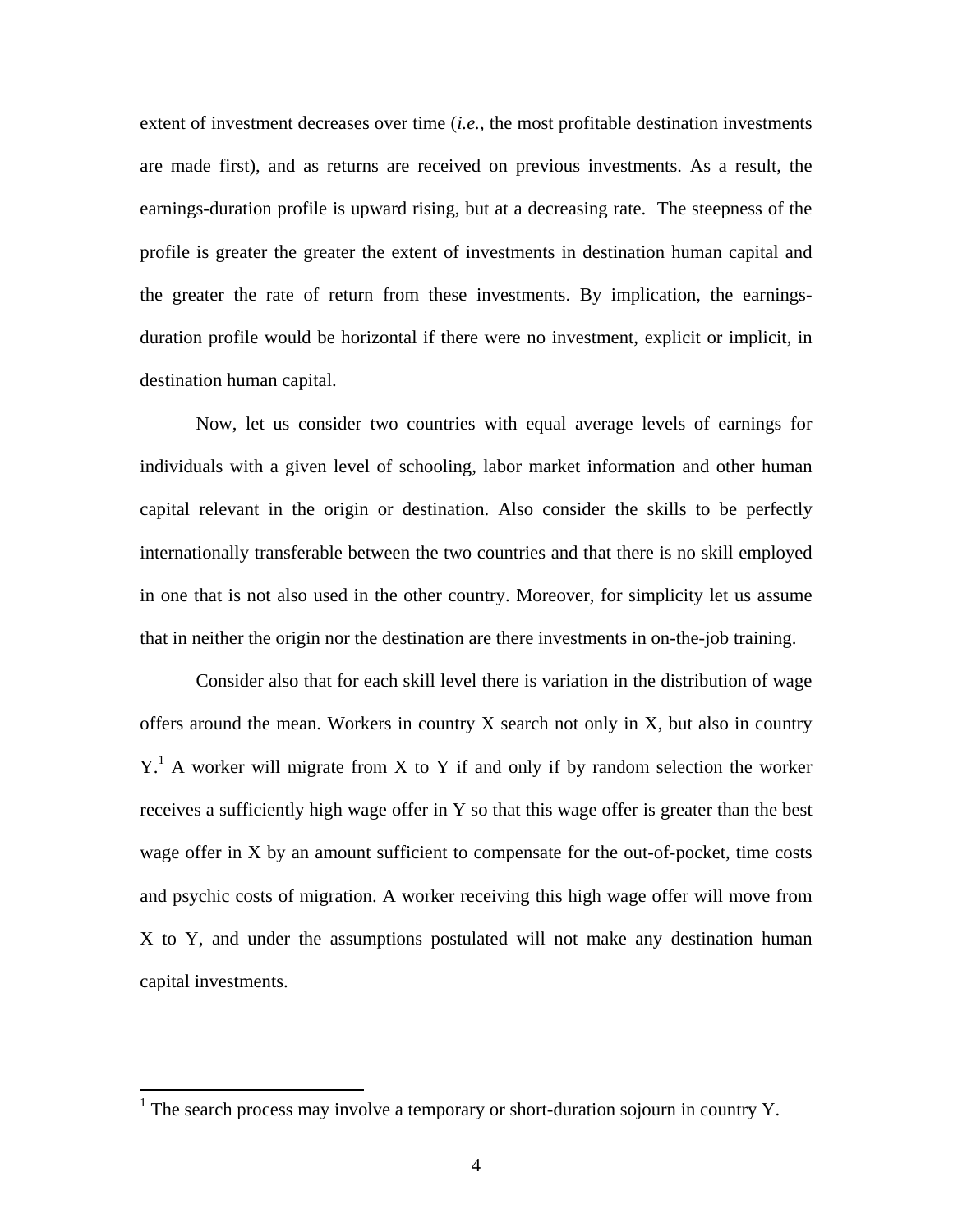The high randomly drawn wage offer that attracted the migrant from country X to country Y need not persist indefinitely. Since it is a high wage draw from the distribution of wage offers in Country Y, with the passage of time the immigrant can expect to experience a "regression to the mean" in his wages, certainly in terms of real wages if not in nominal wages. If so, with the passage of time, there is the appearance of negative assimilation in terms of earnings.

But would the immigrant remain in country Y? The immigrant would return to the origin, X, if the subsequently lowered earnings in the destination, Y, are below his best random draw from X by an amount sufficient to compensate for the cost of return migration. Some will return to X, other migrants will remain in the destination, Y.

One implication of this model would be a high propensity for two-way migration and return migration between two countries of equal levels of income between which human capital is perfectly transferable.<sup>2</sup> Another implication is the appearance of negative assimilation, that is, immigrants initially experiencing higher earnings than the native born in the destination, *ceteris paribus*, with earnings declining toward that of the native born with duration in the destination.

Suppose the international job search occurs just after leaving school and before marriage and family formation. Shortly thereafter marriage and having children occur in both the origin and destination. This "family capital" raises the cost of migration, thereby discouraging migration, including return migration by immigrants who have experienced negative assimilation. This would strengthen the argument for negative assimilation.

1

<span id="page-5-0"></span><sup>&</sup>lt;sup>2</sup> For example, according to Dumont and Lemaître (2005), around 75,000 Australian-born persons live in the US, and 55,000 US-born persons live in Australia. Around 20,000 Australian-born persons live in Canada, and 27,000 Canadian-born persons live in Australia.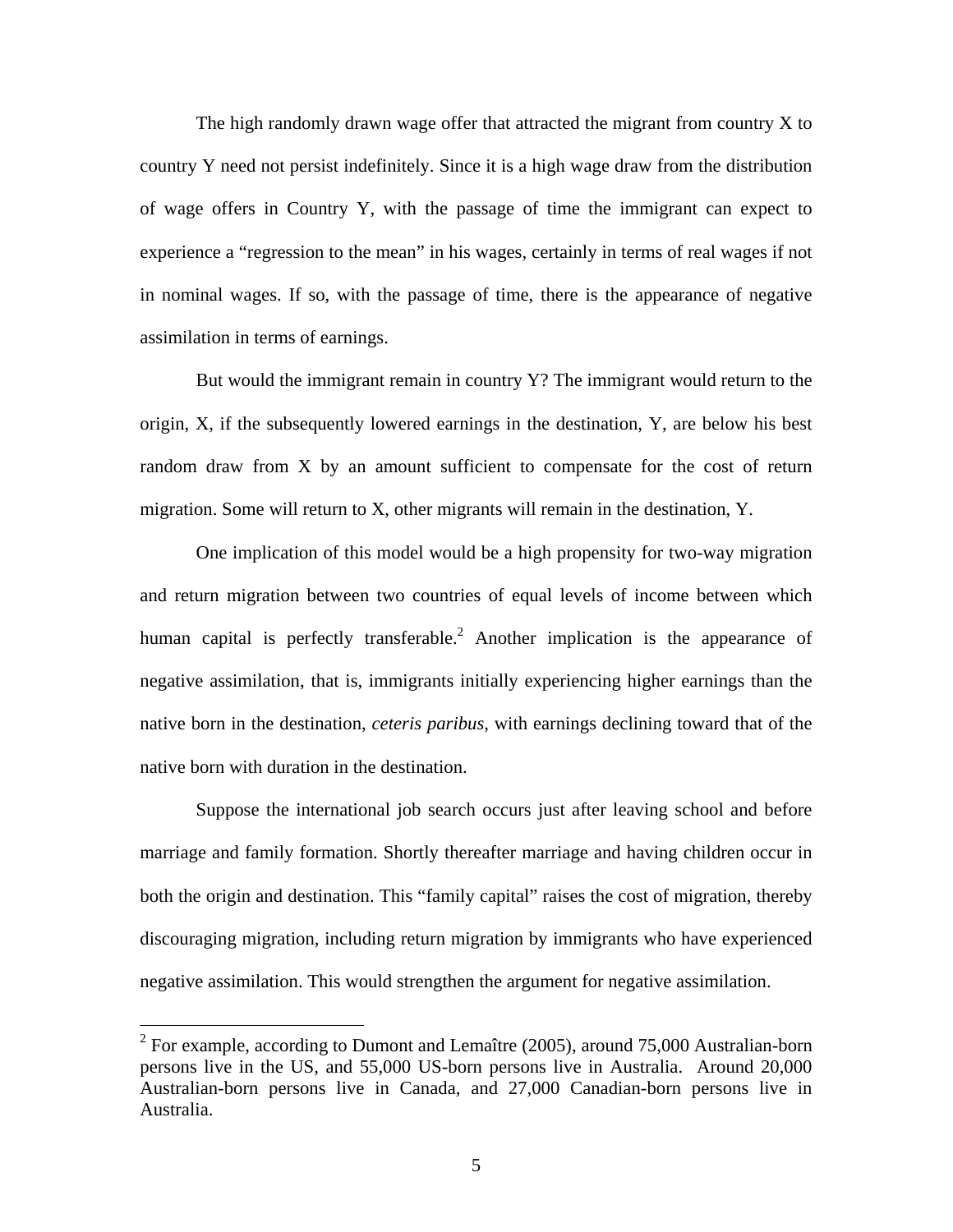The model of negative assimilation developed above has several stringent requirements. Namely, the origin and destination are of the same level of income and that skills acquired and required in one country are perfectly transferable to the other country. There are no cases of countries in which these conditions are strictly observed. The closest approximation in the international arena would be migration among the Englishspeaking developed economies (ESDC), namely the US, Canada, Ireland, Australia, New Zealand and the United Kingdom.

An alternative hypothesis that would give the appearance of negative assimilation in cross-sectional data would, of course, be that there has been an increase over time in the unmeasured dimensions of the quality of immigrants among the English-speaking developed countries. It is not obvious why there would have been an increase over time in the unmeasured dimensions of skill or ability. This hypothesis can be tested, however, by analyzing immigrant-native earnings differentials over time. If immigrant quality increased over time, the ratio of immigrant to native earnings, within duration of residence in the destination intervals, would be higher in current data than in earlier data, *ceteris paribus*.

#### **III. THE APPLICATION TO IMMIGRANTS**

Language is a particularly important form of country-specific human capital, and skill transferability is greater among the highly developed economics than between developed and less developed countries.

The empirical testing of the model of negative assimilation is done for the United States. Using the 1980, 1990 and 2000 Censuses of Population of the United States (one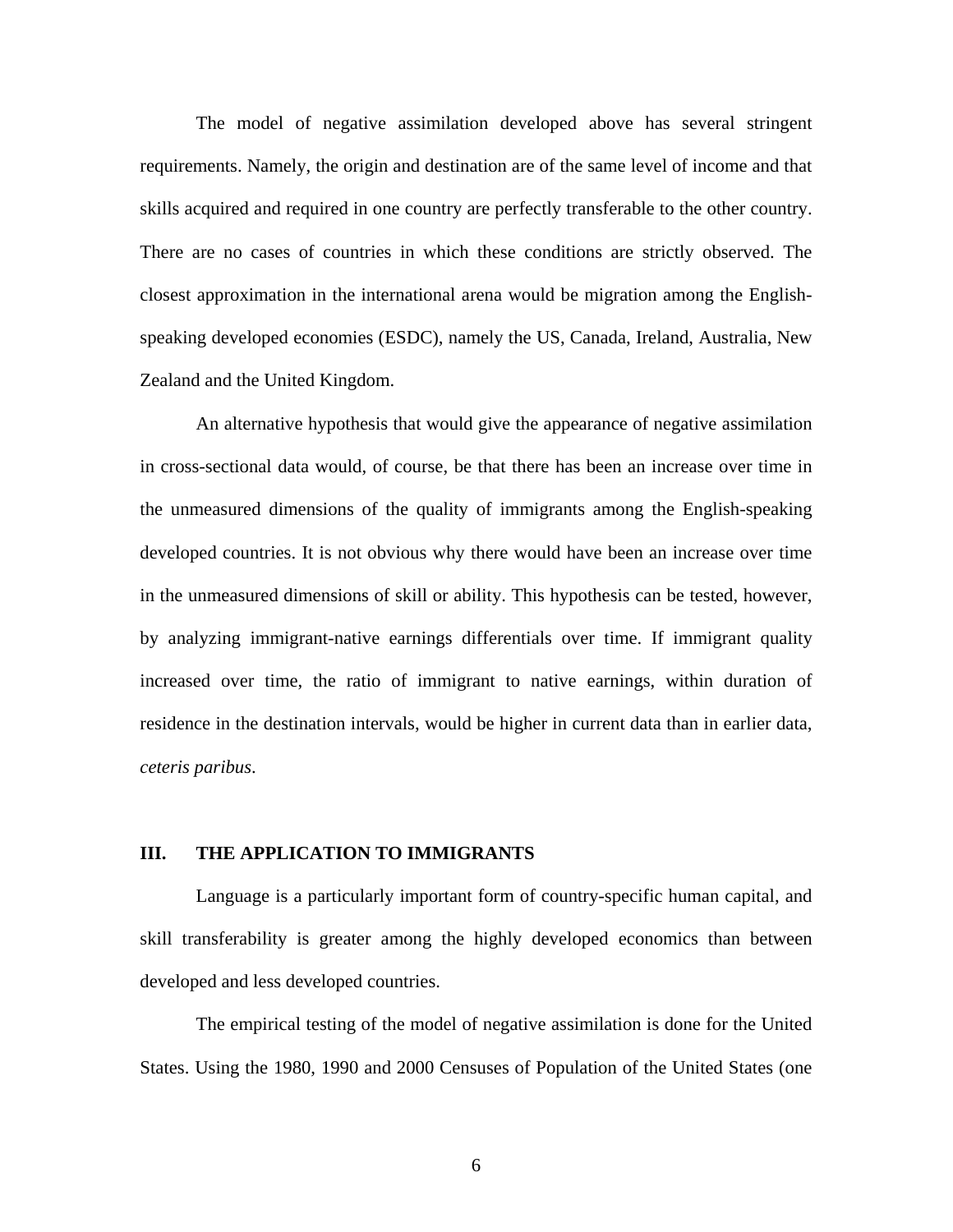percent PUMS data in 1980, five percent in 1990 and 2000), adult male immigrants from Canada, the United Kingdom, Ireland, Australia and New Zealand are analyzed.<sup>[3](#page-7-0)</sup>

The estimating equation regresses the natural logarithm of annual earnings in the year prior to the US census among the adult (age 25 to 64) male immigrants from the other English-speaking developed countries on: years of education, years of labor market experience (measured by age minus years of education minus 5), and its square, whether the respondent is currently married (spouse present), the natural logarithm of weeks worked in the reference year, whether a language other than English is spoken by the respondent at home, and urban/rural and region control variables.<sup>4</sup> The immigration variables include years since migration to the US and country of origin dichotomous variables. Brief descriptions of all variables are provided in Appendix A. If the negative assimilation hypothesis is to be supported by the data, the coefficient on years since migration would have a negative sign. If the unmeasured dimensions of immigrant quality have increased over time, the ratio of immigrant to native earnings, *ceteris paribus*, would be higher in 2000 than in the earlier census data. Separate analyses are also computed by country of origin.

The crucial variable for this analysis is the year of immigration. The detail on this in the public use samples for the censuses in the US has changed over time. As shown in

 $\overline{a}$ 

<span id="page-7-0"></span><sup>&</sup>lt;sup>3</sup> An alternative test would be migration among the states of the United States with similar levels of income. The US Census provides information on state of birth, state of residence 5 years ago, and current state of residence, but this offers too little detail on the timing of inter-state migration.

<span id="page-7-1"></span><sup>&</sup>lt;sup>4</sup> The language variable is included in part because of French Canadians. It is not possible to distinguish immigrants from Quebec from other Canadian immigrants in the US Census.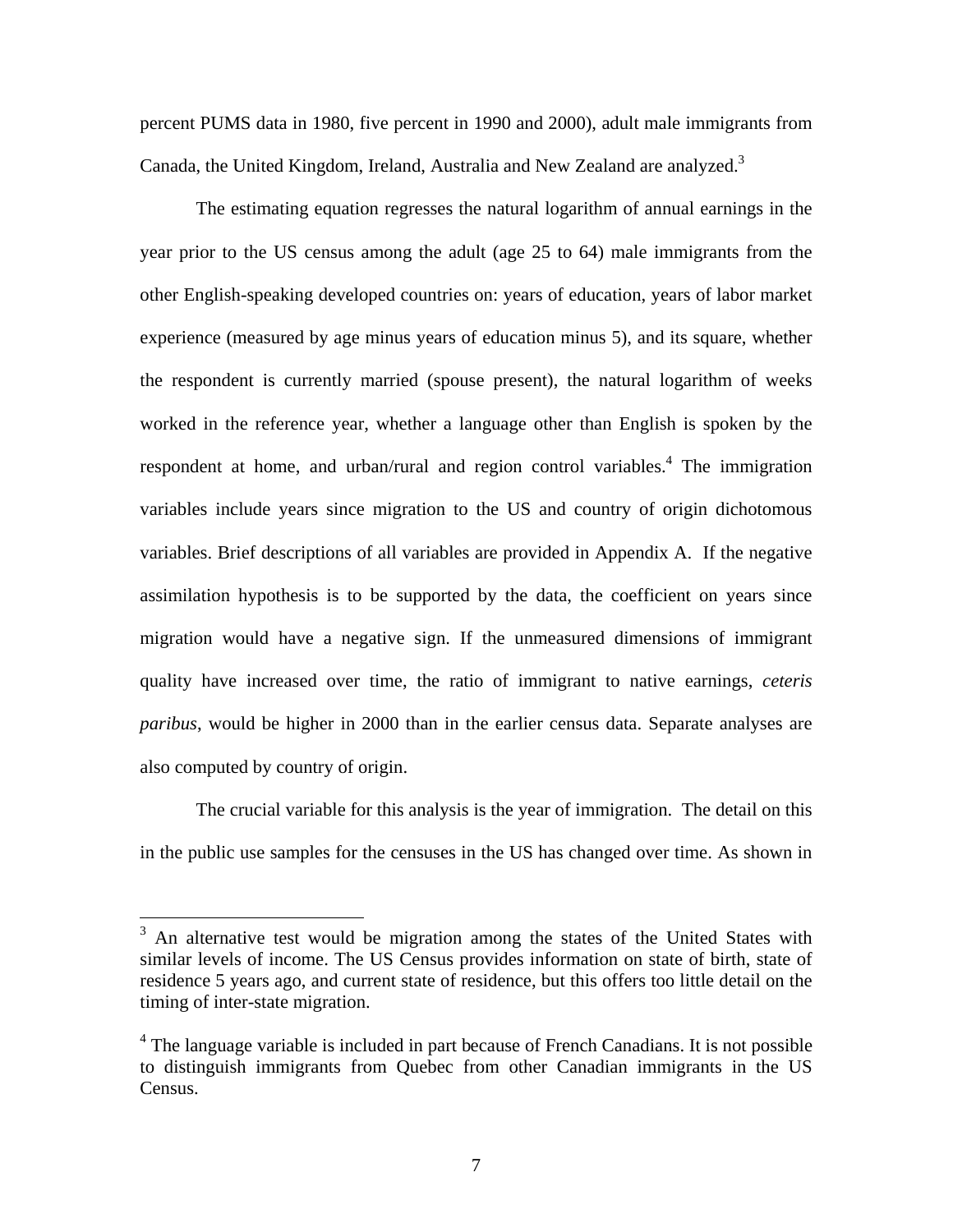Table 1, progressively more information has been presented on the year of immigration over time, with single years being used in  $2000$ .<sup>[5](#page-8-0)</sup> Where categories are used (1980, 1990), these tend to be evenly spaced. The literature (*e.g.*, Chiswick, 1978) is followed, and a continuous variable is formed by using the mid points of the categories for analysis of the 1980 and 1990 data sets.

| Census | Number of Categories used<br>for Year of Immigration Data | <b>Year of Immigration Information</b>                                                                                 |
|--------|-----------------------------------------------------------|------------------------------------------------------------------------------------------------------------------------|
| 1980   | 6                                                         | 1975-1980; 1970-1974; 1965-1969; 1960-<br>1964; 1950-1959; Before 1950.                                                |
| 1990   | 10                                                        | 1987-1990; 1985-1986; 1982-1984; 1980-<br>1981; 1975-1979; 1970-1974; 1965-1969;<br>1960-1964; 1950-1959; Before 1950. |
| 2000   | In single years                                           | In single years.                                                                                                       |
| $\sim$ | 1.0000110.0<br>$\mathbf{c}$ $\mathbf{r}$<br>1000          | $\sim$                                                                                                                 |

**Table 1 Year of Immigration Data in US Censuses** 

Source: 1980, 1990, and 2000 US Censuses of Population.

 $\overline{a}$ 

Appendix Table A.1 reports the means and standard deviations for the natural logarithm of earnings and for the explanatory variables. There is a pronounced increase, by one log point, in the natural logarithm of earnings between 1980 and 2000. However, as consumer prices more than doubled over this period (change in the consumer price index from 100 to 208.5), immigrant average real incomes have declined slightly over the two decades. The mean educational attainment increased by one year over the period analyzed. Immigrants from ESDC in the 2000 data have resided in the US 1.5 years less than was the case in 1990.

Slightly more than 14 percent of the sample of immigrants from ESDC in the US reported speaking a language other than or in addition to English at home in the 2000

<span id="page-8-0"></span> $<sup>5</sup>$  Note, however, that this information is self-reported, and there is bunching in the data</sup> around the years ending in zero or five.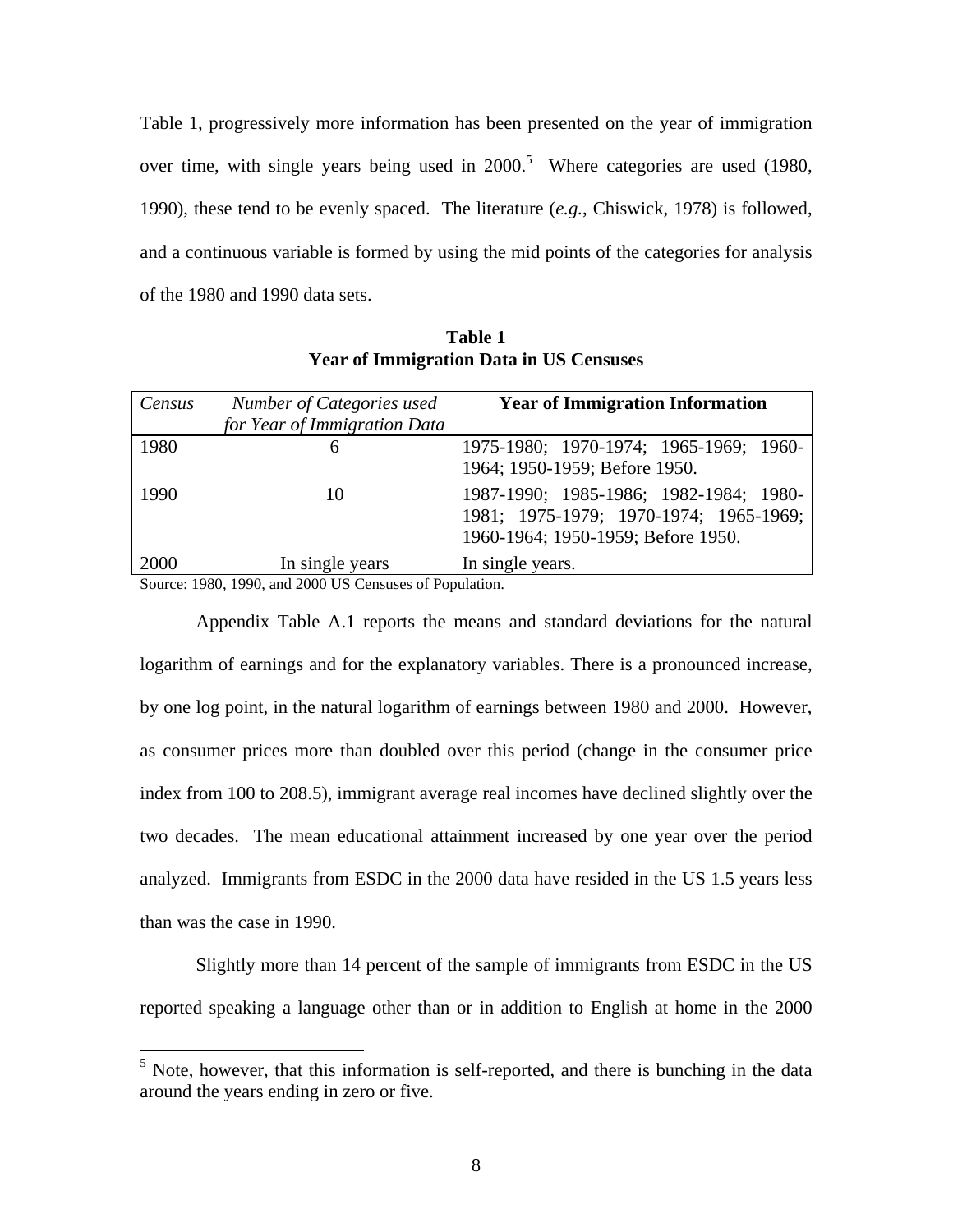Census, and about 12 percent in each of the earlier data sets (Table 2). The importance of Irish Gaelic among immigrants from Ireland, and French among immigrants from Canada is shown in Table 2. Due to small sample sizes, further consideration cannot be given to those immigrants speaking Irish Gaelic at home in the US. However, separate analyses are conducted for "French" Canadians, defined here as immigrants from Canada who speak French at home, and other Canadians.

**Table 2 Percent of Immigrants from ESDC in the US Speaking English Only and Top Five non-English Languages, by Country of Origin, 2000** 

| Group                           | % English Only | Top 5 Languages Spoken (% speaking them)                                                                  |
|---------------------------------|----------------|-----------------------------------------------------------------------------------------------------------|
| Total                           | 85.84          | French (6.60); Spanish (1.18); Irish Gaelic (0.96);<br>German/Austrian/Swiss (0.73); Italian (0.59).      |
| United<br>Kingdom               | 90.67          | French (2.23); Spanish (1.07); German/Austrian/Swiss<br>$(0.53)$ ; Gujarathi $(0.41)$ ; Polish $(0.37)$ . |
| <b>Ireland</b>                  | 86.19          | Irish Gaelic (9.39); French (1.35); Spanish (1.27);<br>German/Austrian/Swiss (0.36); Italian (0.25).      |
| Canada                          | 80.59          | French (12.64); Spanish (1.22); German/Austrian/Swiss<br>$(1.02)$ ; Italian $(0.80)$ ; Greek $(0.52)$ .   |
| Australia<br>and New<br>Zealand | 90.48          | Greek (1.54); Spanish (1.43); Italian (1.10); French<br>$(0.70)$ ; German/Austrian/Swiss $(0.51)$ .       |

Source: 2000 US Census of Population

<u>.</u>

Table 3 reports the estimated earnings functions for adult male immigrants from the advanced English-speaking developed countries.<sup>[6](#page-9-0)</sup> The Table 3 analyses are based on two specifications of the earnings equation: the first contains a quadratic in years since migration (YSM) and the second uses only a linear variable for YSM. These estimates have all the characteristics of recent research on immigrant earnings, particularly the

<span id="page-9-0"></span><sup>&</sup>lt;sup>6</sup> There is little research on the earnings of immigrants among the English-speaking developed countries. Lindner (1989) develops a joint emigration-earnings model for emigrants from the US to Canada. Card (2003) considers Canadian emigrants in the US, focusing on their educational attainment. Both studies find favorable selectivity among the migrants. Neither study reports on the effect of duration in the destination on the earnings of the immigrants.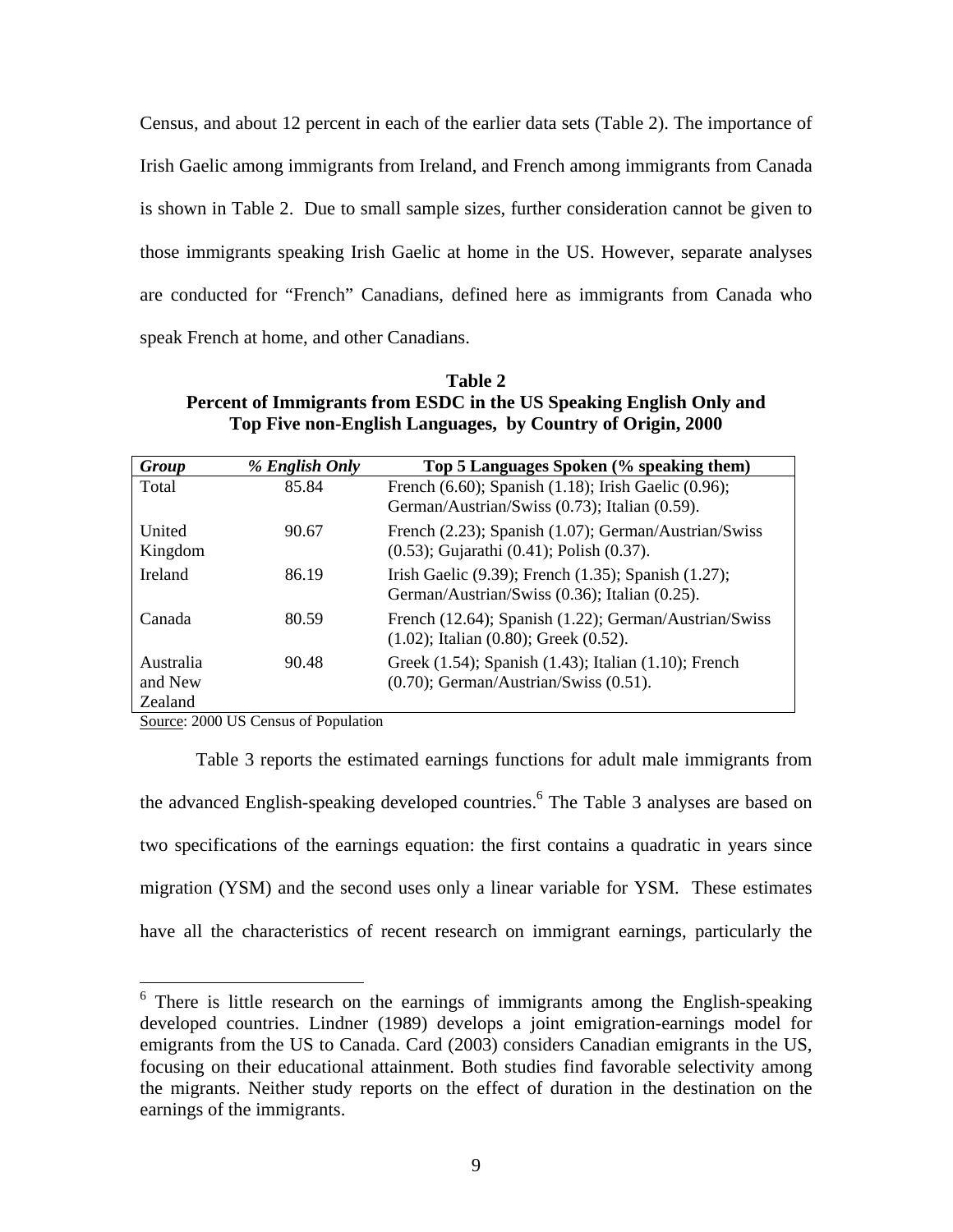steady increase over time for immigrants in the payoff to schooling (from 6.4 percent in 1980 to 10.4 percent in 2000), the decline in the elasticity of earnings with respect to weeks worked, from 1.15 to around unity, and the decline in the north-south differential. Other than for a marginally significant lower earnings among immigrants from Ireland in 1980, other variables the same, earnings do not differ significantly across the immigrant groups identified in the analysis.

The estimates for the YSM variables support the negative assimilation hypothesis. In 1980, neither the linear nor the squared YSM terms were statistically significant when a quadratic YSM specification was used. When only a linear YSM variable was employed the statistically significant  $(t = -2.11)$  coefficient of  $-0.003$  indicated downward revision of earnings at 0.3 of one percentage point per year in the US.

In the 1990 data, when a quadratic YSM specification was used, both coefficients were negative, but only that for the squared variable was statistically significant. When a linear specification was used the statistically significant  $(t = -6.29)$  estimated coefficient of -0.004 indicated downward revision of earnings at 0.4 of one percentage point per year.

For the 2000 data, the quadratic YSM specification showed that the linear YSM variable had a significant negative coefficient but the squared YSM term was not significant. The linear specification resulted in a highly significant negative coefficient (t  $= -13.42$ ) on the YSM variable of  $-0.007$ . That is, there is downward revision of immigrant earnings at the rate of 0.7 of one percentage point per year of duration in the US.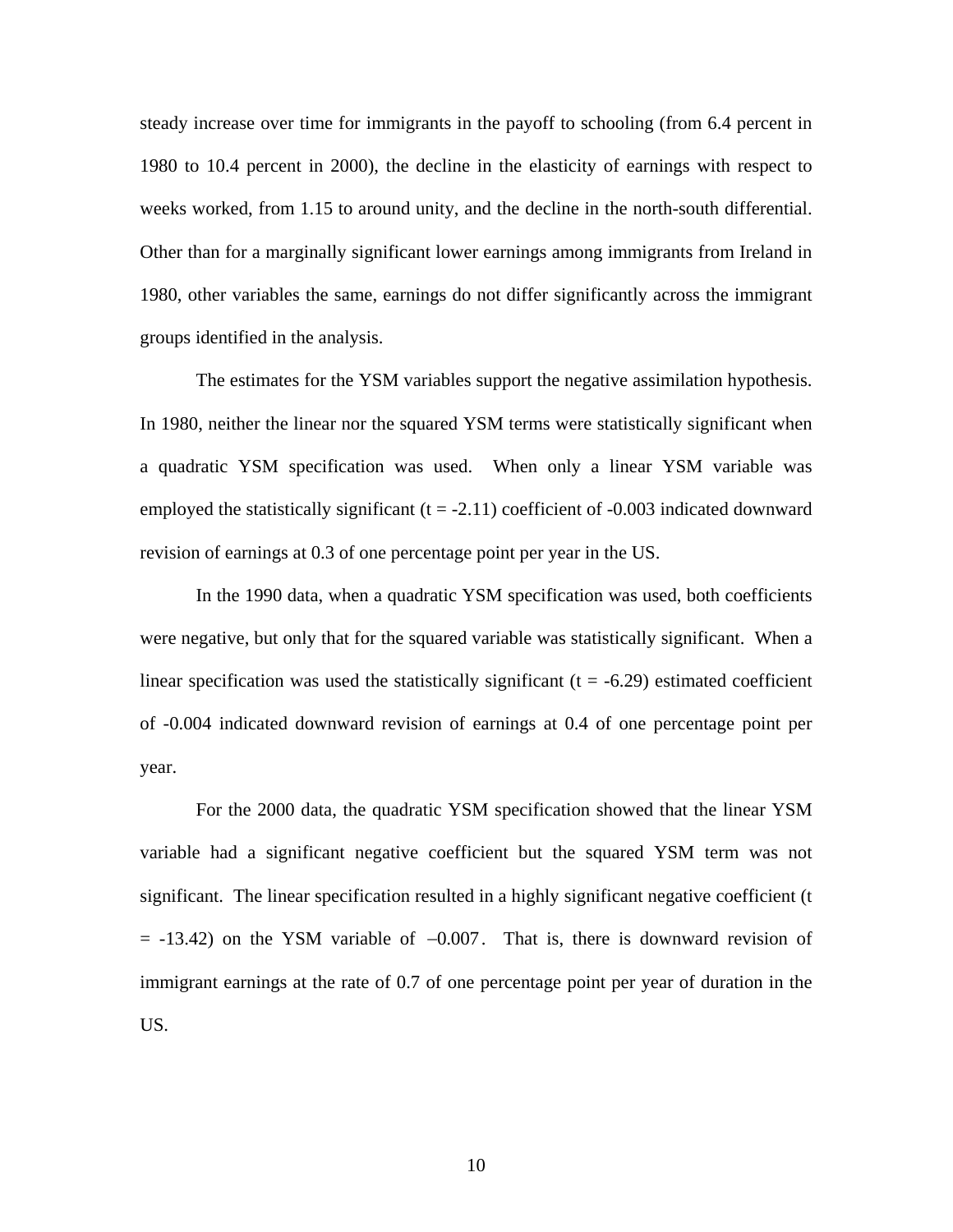|  | ١<br>Г<br>H<br>., |  |
|--|-------------------|--|
|--|-------------------|--|

| <b>Estimates of Immigrant Adjustment Earnings Function, 1980, 1990 and 2000 US</b> |
|------------------------------------------------------------------------------------|
| <b>Censuses, 25-64 Year Old Male Immigrants from Developed English-Speaking</b>    |
| Countries <sup>(a)</sup>                                                           |

| Variable               |          | 1980     |          | 1990     |          | 2000     |
|------------------------|----------|----------|----------|----------|----------|----------|
| Constant               | 3.601    | 3.630    | 4.252    | 4.271    | 4.526    | 4.525    |
|                        | (13.43)  | (13.51)  | (33.84)  | (34.04)  | (35.70)  | (35.67)  |
| Educational            | 0.064    | 0.064    | 0.077    | 0.077    | 0.104    | 0.104    |
| Attainment             | (12.27)  | (12.28)  | (28.83)  | (28.85)  | (42.36)  | (42.42)  |
| Experience (EXP)       | 0.058    | 0.059    | 0.047    | 0.047    | 0.048    | 0.048    |
|                        | (10.80)  | (11.14)  | (19.19)  | (19.49)  | (19.17)  | (19.21)  |
| EXP <sup>2</sup> /100  | $-0.094$ | $-0.096$ | $-0.073$ | $-0.074$ | $-0.074$ | $-0.074$ |
|                        | (9.06)   | (9.48)   | (14.33)  | (14.65)  | (14.82)  | (14.91)  |
| <b>Years Since</b>     | 0.002    | $-0.003$ | $-0.000$ | $-0.004$ | $-0.007$ | $-0.007$ |
| <b>Migration (YSM)</b> | (0.49)   | (2.11)   | (0.26)   | (6.29)   | (4.31)   | (13.42)  |
| YSM <sup>2</sup> /100  | $-0.011$ | (b)      | $-0.007$ | (b)      | 0.000    | (b)      |
|                        | (1.15)   |          | (2.06)   |          | (0.09)   |          |
| Log Weeks              | 1.151    | 1.154    | 1.129    | 1.131    | 0.975    | 0.975    |
| Worked                 | (16.84)  | (16.93)  | (36.02)  | (36.13)  | (33.56)  | (33.62)  |
| Married                | 0.256    | 0.255    | 0.244    | 0.243    | 0.256    | 0.256    |
|                        | (6.49)   | (6.46)   | (16.52)  | (16.46)  | (19.42)  | (19.43)  |
| South                  | $-0.173$ | $-0.175$ | $-0.133$ | $-0.134$ | $-0.069$ | $-0.069$ |
|                        | (4.23)   | (4.29)   | (8.34)   | (8.38)   | (5.15)   | (5.16)   |
| Rural <sup>(c)</sup>   | $-0.046$ | $-0.048$ | $-0.102$ | $-0.102$ | $-0.295$ | $-0.295$ |
|                        | (0.74)   | (0.78)   | (5.22)   | (5.21)   | (6.16)   | (6.16)   |
| <b>English Very</b>    | $-0.107$ | $-0.107$ | $-0.073$ | $-0.072$ | $-0.029$ | $-0.029$ |
| Well/Well              | (2.29)   | (2.29)   | (3.29)   | (3.26)   | (1.66)   | (1.66)   |
| English Not            | $-0.135$ | $-0.131$ | $-0.041$ | $-0.041$ | 0.074    | 0.074    |
| Well/Not at All        | (0.52)   | (0.50)   | (0.47)   | (0.47)   | (0.94)   | (0.94)   |
| Ireland                | $-0.092$ | $-0.086$ | 0.003    | 0.002    | $-0.003$ | $-0.003$ |
|                        | (1.92)   | (1.81)   | (0.17)   | (0.13)   | (0.14)   | (0.14)   |
| Canada                 | 0.015    | 0.016    | $-0.011$ | $-0.011$ | $-0.007$ | $-0.007$ |
|                        | (0.49)   | (0.54)   | (0.79)   | (0.77)   | (0.53)   | (0.53)   |
| Australia & New        | $-0.074$ | $-0.084$ | $-0.062$ | $-0.065$ | $-0.007$ | $-0.007$ |
| Zealand                | (0.90)   | (1.03)   | (1.47)   | (1.55)   | (0.26)   | (0.25)   |
| $\overline{R}^2$       | 0.3289   | 0.3288   | 0.3061   | 0.3060   | 0.2707   | 0.2707   |
| Sample Size            | 3,480    | 3,480    | 18,046   | 18,046   | 21,777   | 21,777   |

Notes: (a) Absolute value of heteroskedasticity-consistent 't' statistics in parentheses; (b) Variable not entered; (c) Definition of variable changes appreciable across data sets.

Thus, these results from analyses of the 1980, 1990 and 2000 US censuses indicate strong support for the negative assimilation hypothesis. They also indicate that

Sources: US Censuses of Population 1980 1 percent Public Use Microdata Sample (PUMS); 1990 5 percent PUMS; 2000 5 percent PUMS.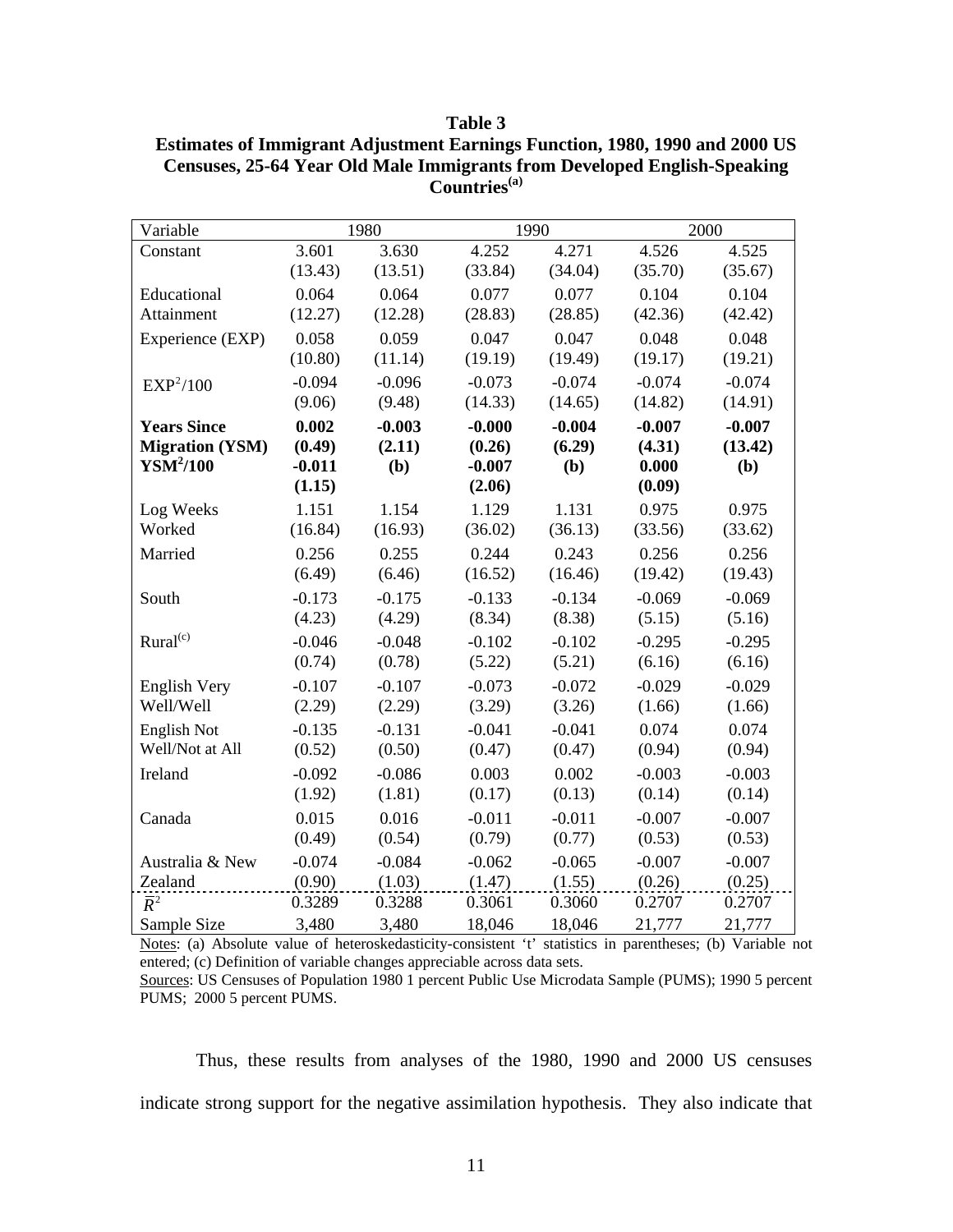the negative assimilation effect has intensified over time. The strengthening of the negative assimilation effect could be an economic phenomenon or the result of the change in the detail on year of immigration used in the analysis (see Table 1). To ascertain whether the latter is important, the year of immigration data in the 2000 census were first recoded into 10 categories analogous to those available for the 1990 data, and an alternative YSM variable created using the mid-points of these categories. Reestimation of the earnings equation using this alternative variable resulted in an estimate of the negative assimilation effect for 2000 of  $-0.006$  (t-ratio =  $-13.15$ ), instead of the -0.007 using the full detail. This shows that the presentation of the YSM data is of modest importance for the statistical analyses undertaken here. Moreover, this apparent slight diminution of the estimated impact of the duration variable when less detailed categorical information is used serves to strengthen the evidence in support of the negative assimilation hypothesis, by indicating that the effect estimated for 1980 and 1990 is biased toward zero by the use of the less detailed categorical information on years since migration.

Table 4 presents estimates of the payoff to schooling and the estimated coefficients for the YSM variables from the separate analyses undertaken for the UK, Ireland, Canada and Australia/New Zealand. For the UK and Canada, where sample sizes are relatively large, the negative assimilation effect is alive and well, and there is evidence for an intensification over time. A similar pattern is evident for the much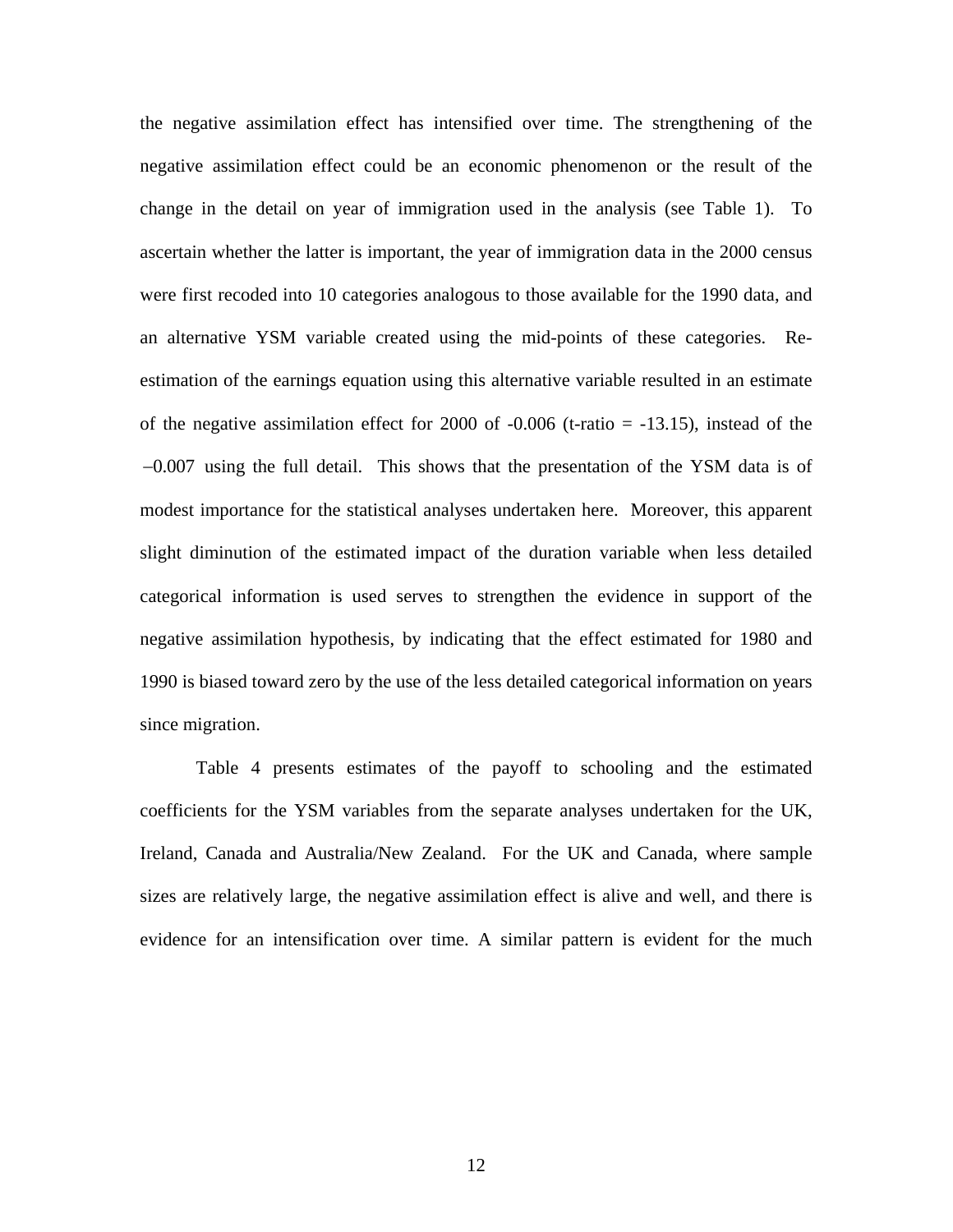smaller sample of immigrants from Australian and New Zealand. The coefficient on

duration in the linear specification is negative, although not statistically significant.<sup>7</sup>

| Selected Estimates of Immigrant Adjustment Earnings Function, 1980, 1990 and            |                                                                    |          |          |          |          |          |
|-----------------------------------------------------------------------------------------|--------------------------------------------------------------------|----------|----------|----------|----------|----------|
| 2000 US Censuses, 25-64 Year Old Male Immigrants by Country of Origin <sup>(a)(b)</sup> |                                                                    |          |          |          |          |          |
| Variable                                                                                | 1980                                                               |          | 1990     |          |          | 2000     |
|                                                                                         | United Kingdom: Sample Sizes 1980: 1,268; 1990: 7,439; 2000: 8,917 |          |          |          |          |          |
| Educational                                                                             | 0.077                                                              | 0.077    | 0.085    | 0.085    | 0.109    | 0.109    |
| Attainment                                                                              | (8.68)                                                             | (8.67)   | (20.15)  | (20.19)  | (28.08)  | (28.09)  |
| <b>Years Since</b>                                                                      | $-0.004$                                                           | $-0.002$ | $-0.002$ | $-0.005$ | $-0.009$ | $-0.009$ |
| Migration (YSM)                                                                         | (0.64)                                                             | (1.18)   | (0.88)   | (5.35)   | (3.68)   | (11.01)  |
| $YSM^2/100$                                                                             | 0.005                                                              | (c)      | $-0.005$ | (c)      | 0.002    | (c)      |
|                                                                                         | (0.35)                                                             |          | (0.93)   |          | (0.38)   |          |
| Ireland: Sample Sizes 1980: 367; 1990: 1,857; 2000: 2,029                               |                                                                    |          |          |          |          |          |
| Educational                                                                             | 0.022                                                              | 0.020    | 0.051    | 0.051    | 0.072    | 0.072    |
| Attainment                                                                              | (1.50)                                                             | (1.37)   | (7.51)   | (7.48)   | (9.26)   | (9.24)   |
| <b>Years Since</b>                                                                      | 0.027                                                              | 0.004    | 0.010    | 0.002    | 0.008    | $-0.001$ |
| Migration (YSM)                                                                         | (1.58)                                                             | (0.70)   | (2.01)   | (0.89)   | (1.40)   | (0.67)   |
| $YSM^2/100$                                                                             | $-0.046$                                                           | (c)      | $-0.018$ | (c)      | $-0.020$ | (c)      |
|                                                                                         | (1.33)                                                             |          | (1.95)   |          | (1.77)   |          |
| Canada: Sample Sizes 1980: 1,733; 1990: 7,956; 2000: 9,581                              |                                                                    |          |          |          |          |          |
| Educational                                                                             | 0.065                                                              | 0.064    | 0.077    | 0.076    | 0.108    | 0.108    |
| Attainment                                                                              | (8.96)                                                             | (9.08)   | (18.31)  | (18.25)  | (28.74)  | (28.87)  |
| <b>Years Since</b>                                                                      | 0.002                                                              | $-0.004$ | 0.001    | $-0.004$ | $-0.004$ | $-0.006$ |
| Migration (YSM)                                                                         | (0.27)                                                             | (1.99)   | (0.32)   | (4.19)   | (2.00)   | (8.12)   |
| $YSM^2/100$                                                                             | $-0.014$                                                           | (c)      | $-0.009$ | (c)      | $-0.003$ | (c)      |
|                                                                                         | (0.89)                                                             |          | (1.87)   |          | (0.57)   |          |
| Australian and New Zealand: Sample Sizes 1980: 112; 1990: 794; 2000: 1,250              |                                                                    |          |          |          |          |          |
| Educational                                                                             | 0.070                                                              | 0.069    | 0.091    | 0.091    | 0.104    | 0.103    |
| Attainment                                                                              | (2.14)                                                             | (2.21)   | (6.53)   | (6.52)   | (11.14)  | (11.08)  |
| <b>Years Since</b>                                                                      | $-0.011$                                                           | $-0.003$ | $-0.000$ | $-0.000$ | $-0.014$ | $-0.004$ |
| Migration (YSM)                                                                         | (0.35)                                                             | (0.55)   | (0.03)   | (0.11)   | (2.21)   | (1.42)   |
| $YSM^2/100$                                                                             | 0.018                                                              | (c)      | $-0.000$ | (c)      | 0.026    | (c)      |
|                                                                                         | (0.25)                                                             |          | (0.02)   |          | (1.71)   |          |

**Table 4 Selected Estimates of Immigrant Adjustment Earnings Function, 1980, 1990 and** 

Notes: (a) Full set of results available from the authors upon request; (b) Absolute value of heteroskedasticity-consistent 't' statistics in parentheses; (c) Variable not entered.

Sources: US Censuses of Population 1980 1 percent Public Use Microdata Sample (PUMS); 1990 5 percent PUMS; 2000 5 percent PUMS.

<span id="page-13-0"></span><sup>&</sup>lt;sup>7</sup> In the 2000 data, the point estimate of the linear YSM variable for immigrants from Australia/New Zealand is -0.004, and the 't' is -1.4. Presumably if the sample size for this group of immigrants was of the same order of magnitude as for the UK and Canada (that is, the sample was increase by a factor of 7 or 8) then the estimate would, in line with the analyses for the other countries, be highly statistically significant. In support of this assertion, note the change in statistical significance of the estimated effects for the UK and Canada between the analyses for 1980 (using a 1 percent sample) and 1990 (using the large 5 percent sample).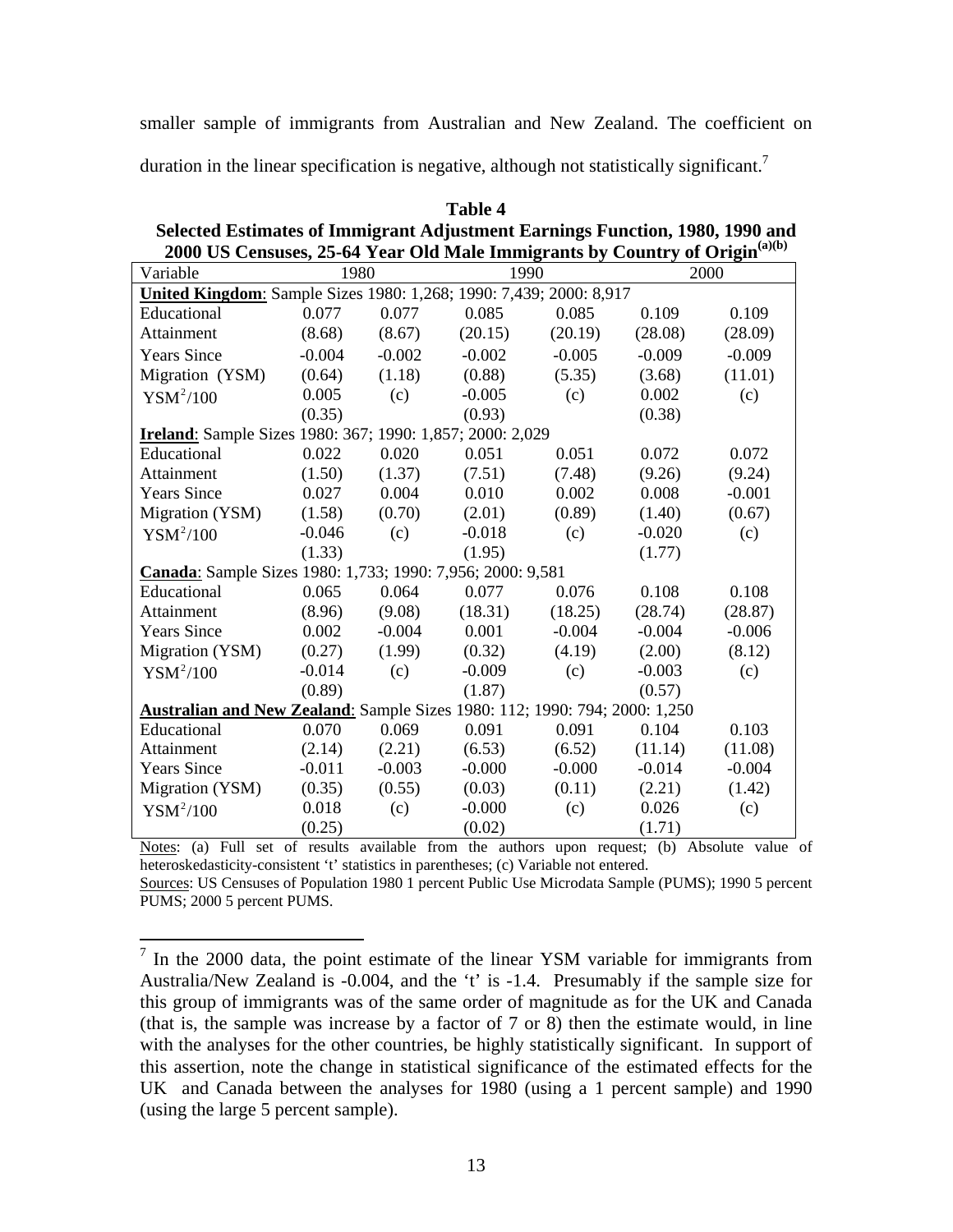The results for Ireland appear to be different from those of the UK, Canada and Australia/New Zealand. In the quadratic specification the linear term is positive and the squared term is negative. In the linear duration specification, the coefficient of the duration variable is not statistically significant. The lower level of income in Ireland, and the ease (low cost) of migration to the UK, as distinct from migration to the US, may be responsible for this effect.

Two further sets of analyses were undertaken to test the robustness of the findings for the US. In the first the variables for proficiency in the English language were omitted from the specification. It has been shown that English proficiency among immigrants is strongly linked to duration of residence, and the inclusion of the language proficiency variable in the earnings equation could distort measurement of the assimilation effect. Table 5 presents the findings for the duration of residence variables from this set of analyses. These estimates mirror those from the earnings function that included the English proficiency variables (Tables 3 and 4). This specification issue is therefore of little consequence for the quantification of the negative assimilation effect.

In the second experiment, the data for Canada for 2000 were analyzed separately according to whether the immigrants were French Canadians (defined as speaking French at home) or other Canadians. For each sample the estimate of the assimilation effect was a highly significant  $-0.006$ .<sup>8</sup> This estimate was not sensitive to whether information on proficiency in English was included in the model. Hence, the negative assimilation effect does not appear to be specific to immigrants from a monolingual English-speaking background from the ESDC.

<span id="page-14-0"></span><sup>&</sup>lt;sup>8</sup> The t-ratios were  $t = -2.61$  for French Canadians and  $t = -7.91$  for other Canadians.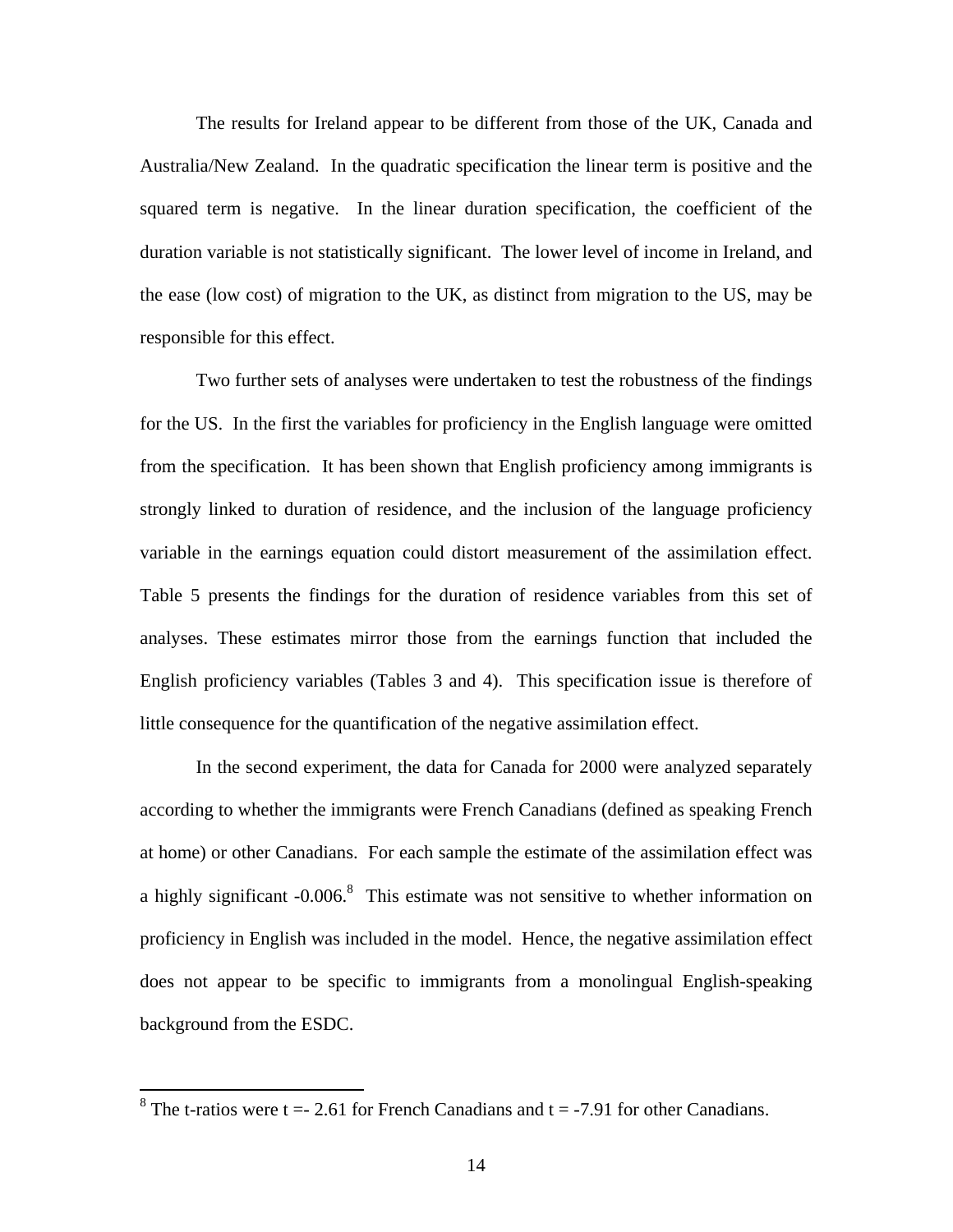| n<br>١<br>L<br>т. |  |
|-------------------|--|
|-------------------|--|

| Variable                                                                   | 1980     |          | 1990     |          |          | 2000     |
|----------------------------------------------------------------------------|----------|----------|----------|----------|----------|----------|
| Total Sample: Sample Sizes 1980: 3,480; 1990: 18,046; 2000: 21,777         |          |          |          |          |          |          |
| <b>Years Since</b>                                                         | 0.003    | $-0.003$ | $-0.000$ | $-0.004$ | $-0.007$ | $-0.007$ |
| Migration (YSM)                                                            | (0.54)   | (1.90)   | (0.28)   | (6.17)   | (4.36)   | (13.41)  |
| $YSM^2/100$                                                                | $-0.011$ | (c)      | $-0.007$ | (c)      | 0.001    | (c)      |
|                                                                            | (1.15)   |          | (1.99)   |          | (0.15)   |          |
| United Kingdom: Sample Sizes 1980: 1,268; 1990: 7,439; 2000: 8,917         |          |          |          |          |          |          |
| <b>Years Since</b>                                                         | $-0.004$ | $-0.002$ | $-0.002$ | $-0.005$ | $-0.010$ | $-0.009$ |
| Migration (YSM)                                                            | (0.59)   | (1.05)   | (0.85)   | (5.35)   | (3.70)   | (11.00)  |
| $YSM^2/100$                                                                | 0.005    | (c)      | $-0.005$ | (c)      | 0.002    | (c)      |
|                                                                            | (0.33)   |          | (0.96)   |          | (0.40)   |          |
| Ireland: Sample Sizes 1980: 367; 1990: 1,857; 2000: 2,029                  |          |          |          |          |          |          |
| <b>Years Since</b>                                                         | 0.026    | 0.004    | 0.010    | 0.002    | 0.008    | $-0.001$ |
| Migration (YSM)                                                            | (1.54)   | (0.68)   | (2.09)   | (1.03)   | (1.42)   | (0.61)   |
| $YSM^2/100$                                                                | $-0.045$ | (c)      | $-0.018$ | (c)      | $-0.020$ | (c)      |
|                                                                            | (1.30)   |          | (1.99)   |          | (1.76)   |          |
| Canada: Sample Sizes 1980: 1,733; 1990: 7,956; 2000: 9,581                 |          |          |          |          |          |          |
| <b>Years Since</b>                                                         | 0.003    | $-0.004$ | 0.001    | $-0.004$ | $-0.004$ | $-0.006$ |
| Migration (YSM)                                                            | (0.37)   | (1.76)   | (0.31)   | (4.12)   | (1.94)   | (8.18)   |
| $YSM^2/100$                                                                | $-0.015$ | (c)      | $-0.009$ | (c)      | $-0.003$ | (c)      |
|                                                                            | (0.93)   |          | (1.84)   |          | (0.65)   |          |
| Australian and New Zealand: Sample Sizes 1980: 112; 1990: 794; 2000: 1,250 |          |          |          |          |          |          |
| <b>Years Since</b>                                                         | $-0.010$ | $-0.003$ | $-0.004$ | $-0.002$ | $-0.015$ | $-0.004$ |
| Migration (YSM)                                                            | (0.33)   | (0.52)   | (0.46)   | (0.45)   | (2.30)   | (1.64)   |
| $YSM^2/100$                                                                | 0.018    | (c)      | $-0.006$ | (c)      | 0.025    | (c)      |
|                                                                            | (0.25)   |          | (0.32)   |          | (1.71)   |          |

**Selected Estimates of Immigrant Adjustment Earnings Function, 1980, 1990 and 2000 US Censuses, 25-64 Year Old Male Immigrants by Country of Origin,**  Without Language Variables<sup>(a)(b)</sup>

Notes: (a) Full set of results available from the authors upon request; (b) Absolute value of heteroskedasticity-consistent 't' statistics in parentheses; (c) Variable not entered. Sources: US Censuses of Population 1980 1 percent Public Use Microdata Sample (PUMS); 1990 5 percent PUMS; 2000 5 percent PUMS.

## **III. IMMIGRANT VERSUS NATIVE EARNINGS OVER TIME**

Tables 6 and 7 list the estimated coefficients of the duration of residence variables from the regression equations estimated on samples of the native born and foreign born for each census year. Table 6 contains results for 1990 and 2000. Table 7 contains results for 1980, 1990 and 2000. The analyses for 1990 and 2000 which are common to the two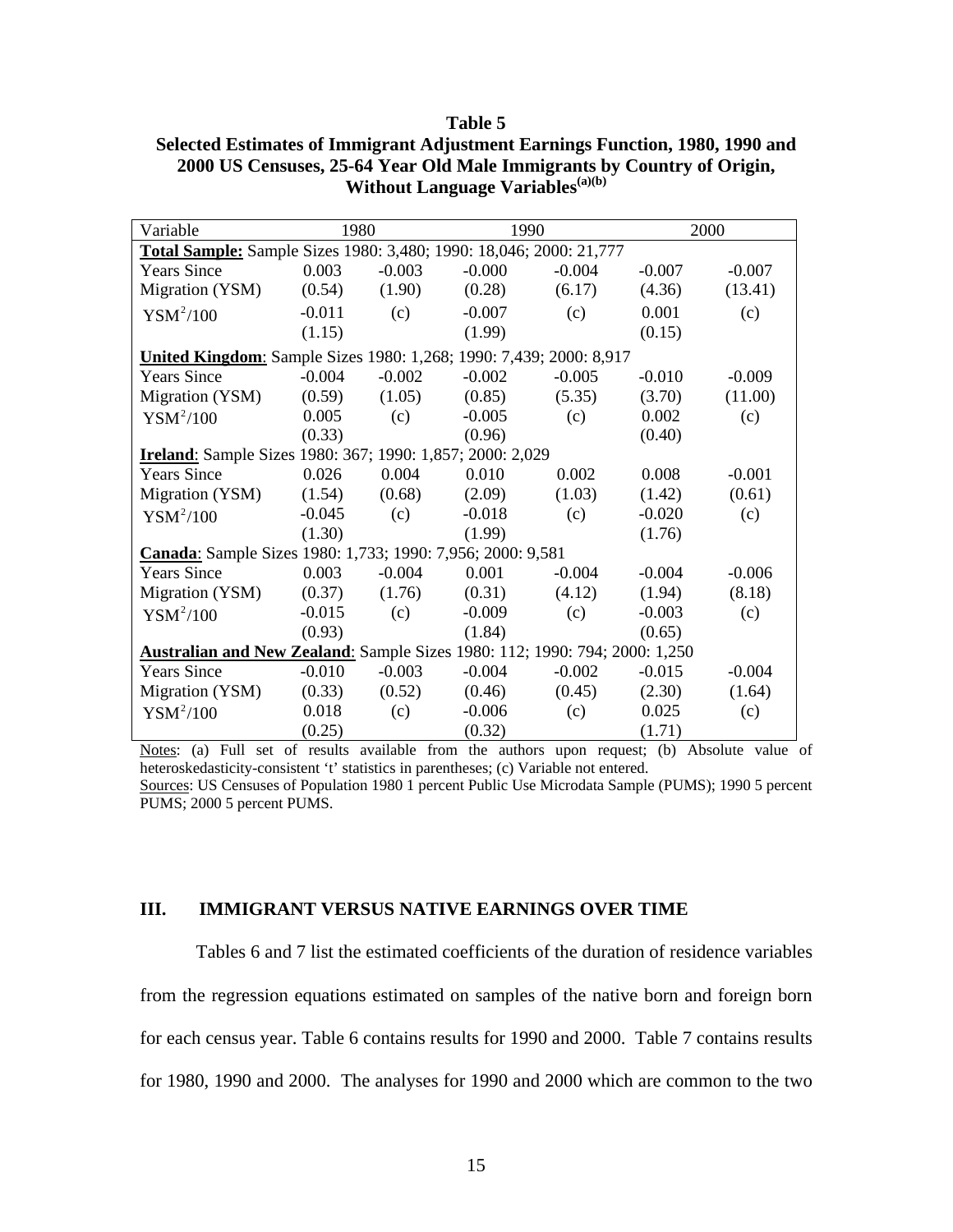tables differ by the level of detail on the duration of residence variables. Hence, the duration of residence information is entered in 5- and 10-year categories, to the extent permitted by the census with the least amount of information in the set of comparisons conducted (*i.e.*, the 1990 Census when only 2000 and 1990 data are compared, and the 1980 Census when 1980, 1990 and 2000 data are compared—see Table 1 for details).

For the native born, a 0.25 subset of the one percent PUMS for each census was used in these analyses, a sampling procedure that yielded over 100,000 observations for the native born, which is more than adequate for the comparisons conducted. The regression equations contain the set of standardizing variables used in Table 4, and a set of birthplace variables (for immigrants from the UK, Ireland, Canada and Australia/New Zealand, respectively). One set of the estimates presented is from equations that constrain the estimates of each of the human capital and demographic variables from Table 4 to be the same for the native born and the foreign born. The second set includes a full set of interaction terms between these variables and birthplace. The inclusion of these interaction terms has minimal impact on the comparisons that can be made across the duration of residence categories. It has, however, a marked impact in some analyses on the magnitude of the *ceteris paribus* native born-immigrant comparisons, a result consistent with previous findings (see, for example, Funkhouser and Trejo, 1995)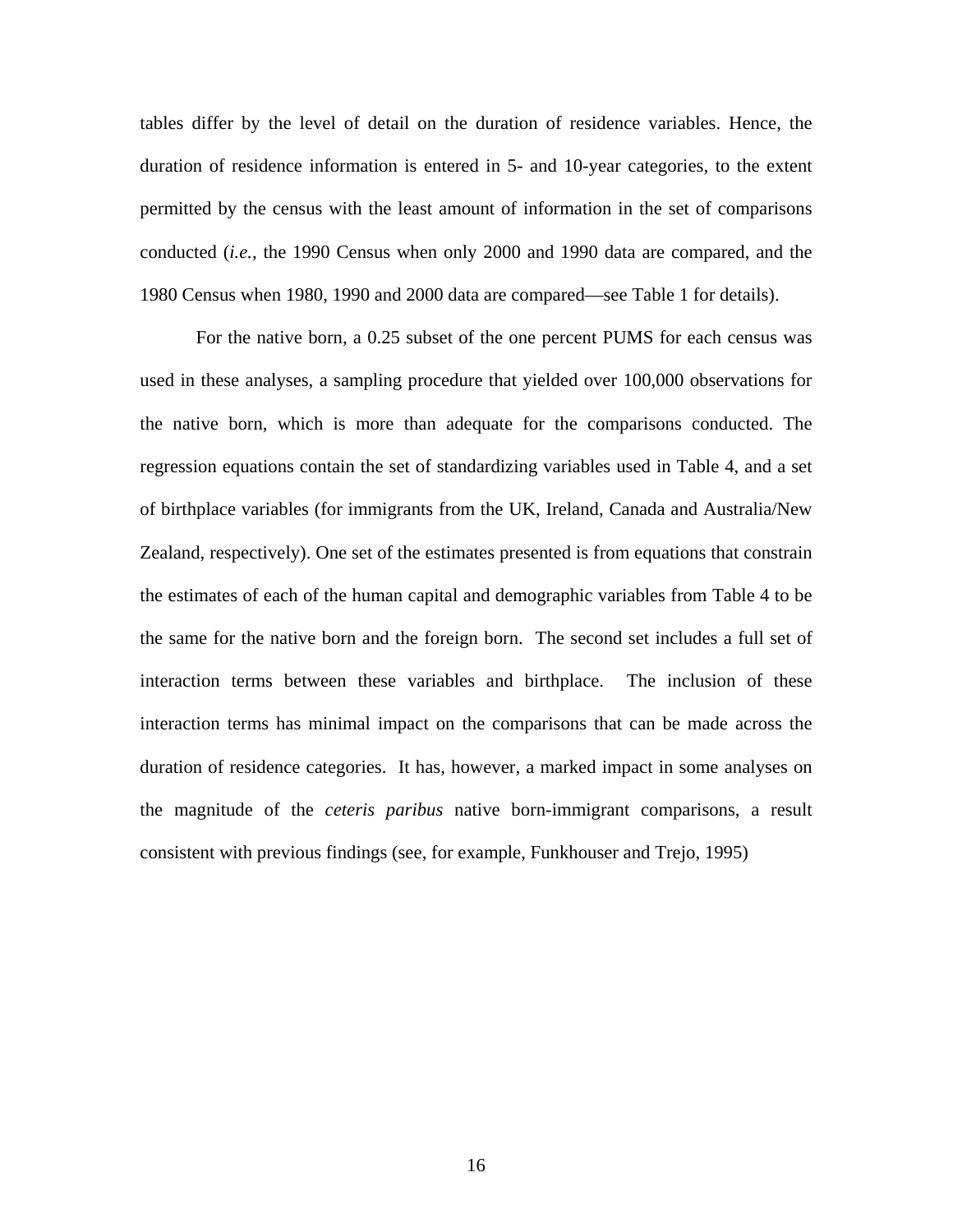|             |                                       | 1990                                           |              |            | 2000         |              |
|-------------|---------------------------------------|------------------------------------------------|--------------|------------|--------------|--------------|
|             | Difference                            | Without                                        | With         | Difference | Without      | With         |
|             | in Mean                               | Birthplace                                     | Birthplace   | in Mean    | Birthplace   | Birthplace   |
|             | Earnings                              | Interactions                                   | Interactions | Earnings   | Interactions | Interactions |
| Variable    | (i)                                   | (ii)                                           | (iii)        | (i)        | (ii)         | (iii)        |
|             | Birthplace (native born as benchmark) |                                                |              |            |              |              |
| UK          | 0.360                                 | 0.149                                          | 0.216        | 0.399      | 0.315        | 0.299        |
|             | (30.45)                               | (8.16)                                         | (1.66)       | (36.67)    | (21.17)      | (2.27)       |
| Ireland     | 0.261                                 | 0.182                                          | 0.225        | 0.223      | 0.319        | 0.302        |
|             | (13.08)                               | (8.05)                                         | (1.74)       | (11.14)    | (14.82)      | (2.28)       |
| Canada      | 0.247                                 | 0.145                                          | 0.206        | 0.322      | 0.303        | 0.289        |
|             | (20.66)                               | (7.50)                                         | (1.58)       | (30.33)    | (21.02)      | (2.20)       |
| Australia   | 0.248                                 | 0.081                                          | 0.156        | 0.392      | 0.304        | 0.290        |
| and N.Z.    | (5.56)                                | (1.94)                                         | (1.12)       | (13.10)    | (11.19)      | (2.19)       |
|             |                                       | Duration of Residence (0-4 years as benchmark) |              |            |              |              |
| $5-9$ yrs   | (c)                                   | 0.071                                          | 0.051        | (c)        | $-0.046$     | $-0.056$     |
|             |                                       | (2.88)                                         | (2.09)       |            | (2.31)       | (2.82)       |
| $10-14$ yrs | (c)                                   | 0.060                                          | 0.030        | (c)        | $-0.101$     | $-0.126$     |
|             |                                       | (2.11)                                         | (1.04)       |            | (4.78)       | (5.88)       |
| $15-19$ yrs | (c)                                   | 0.024                                          | $-0.010$     | (c)        | $-0.085$     | $-0.118$     |
|             |                                       | (0.84)                                         | (0.36)       |            | (3.81)       | (5.27)       |
| 20-24 yrs   | (c)                                   | 0.035                                          | $-0.005$     | (c)        | $-0.117$     | $-0.151$     |
|             |                                       | (1.52)                                         | (0.22)       |            | (4.99)       | (6.40)       |
| 25-29 yrs   | (c)                                   | 0.007                                          | $-0.042$     | (c)        | $-0.125$     | $-0.164$     |
|             |                                       | (0.32)                                         | (1.75)       |            | (4.91)       | (6.32)       |
| 30-39 yrs   | (c)                                   | $-0.033$                                       | $-0.088$     | (c)        | $-0.155$     | $-0.211$     |
|             |                                       | (1.49)                                         | (3.66)       |            | (8.20)       | (10.35)      |
| $40+$ yrs   | (c)                                   | $-0.079$                                       | $-0.145$     | (c)        | $-0.232$     | $-0.303$     |
|             |                                       | (2.57)                                         | (4.34)       |            | (10.73)      | (12.62)      |
| $R^2$       | 0.0100                                | 0.3749                                         | 0.3754       | 0.0158     | 0.3316       | 0.3319       |
| Sample      | 140,344                               | 140,344                                        | 140,344      | 155,254    | 155,254      | 155,254      |
| Size        |                                       |                                                |              |            |              |              |

## **Table 6 Coefficients on Birthplace and Duration of Residence Variables from Analysis on Pooled Sample of Native-born and Foreign-Born Workers, 1990 and 2000 US Census(a)(b)**

Notes: (a) Full set of results available from the authors upon request; (b) Absolute value of heteroskedasticity-consistent 't' statistics in parentheses; (c) Variable not entered.

Sources: US Censuses of Population 1990 and 2000 US Census PUMS (1 percent and 5 percent files).

Table 6 has five main features. First, according to the figures in column (i), relative to the mean earnings of the native born, the mean earnings of immigrants from the UK, Canada and Australia/New Zealand increased between 1990 and 2000. The mean earnings of immigrants from Ireland, however, fell by four percentage points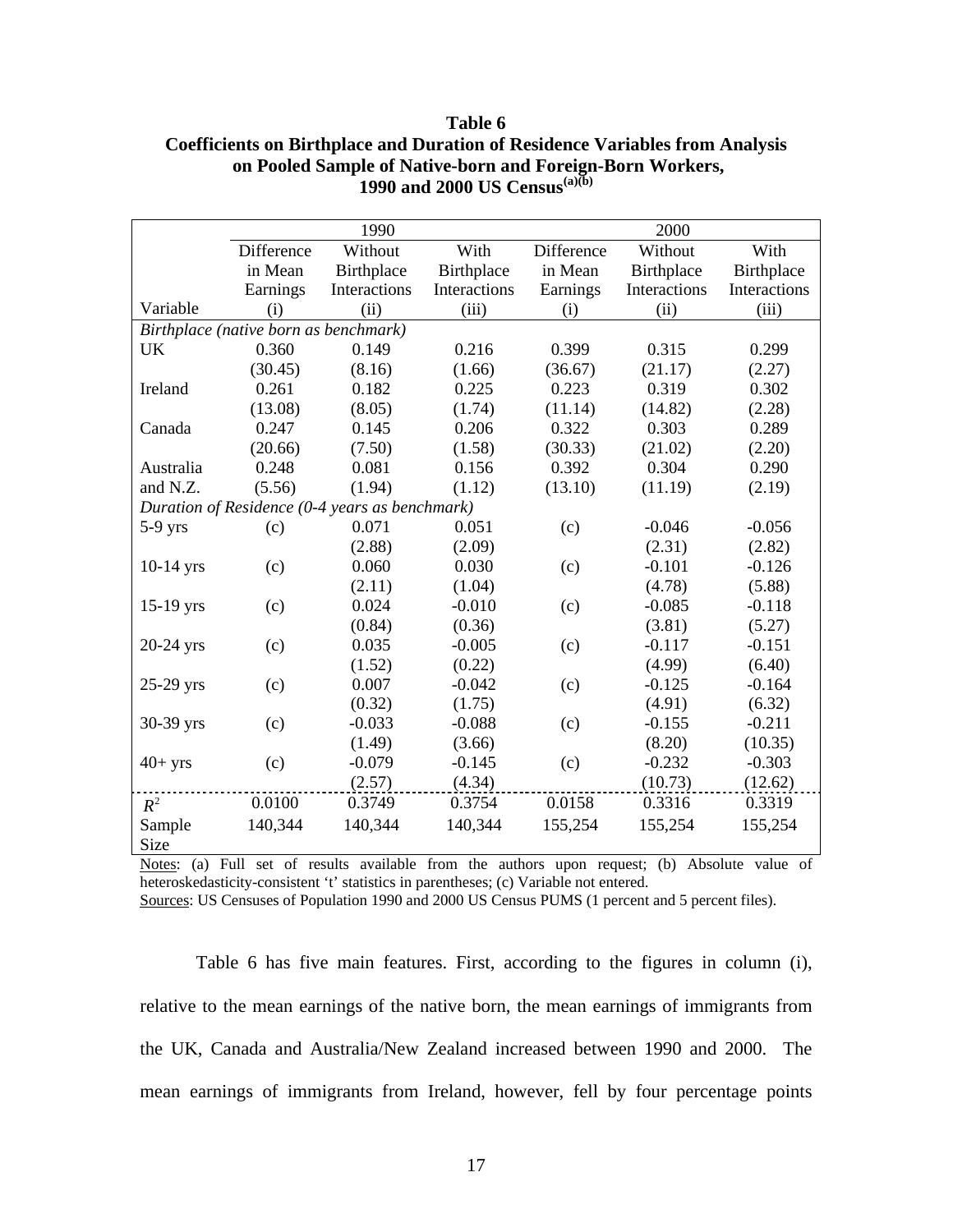relative to the mean earnings of the native born over this period. Second, regardless of the specification of the estimating equation (*i.e.*, column (ii) results or column (iii) results), there is evidence of positive adjustment in the 1990 data over the first decade in the US. Beyond this point, however, the estimates are consistent with the negative assimilation hypothesis. Third, the 2000 data exhibit a pattern consistent with the negative assimilation hypothesis across all duration intervals. Fourth, as illustrated in Figure 1, beyond 5 years of residence, the profiles of the immigrant-native born earnings differentials by duration of residence for 2000 and 1990 are, for all intents and purposes, parallel.

**Figure 1**  *Ceteris Paribus* **Earnings for Foreign Born Relative to Native Born by Duration of Residence Category, 1990 and 2000** 





In compiling Figure 1, the duration of residence coefficients from the model with birthplace interaction terms have been used. The intercept points are given by the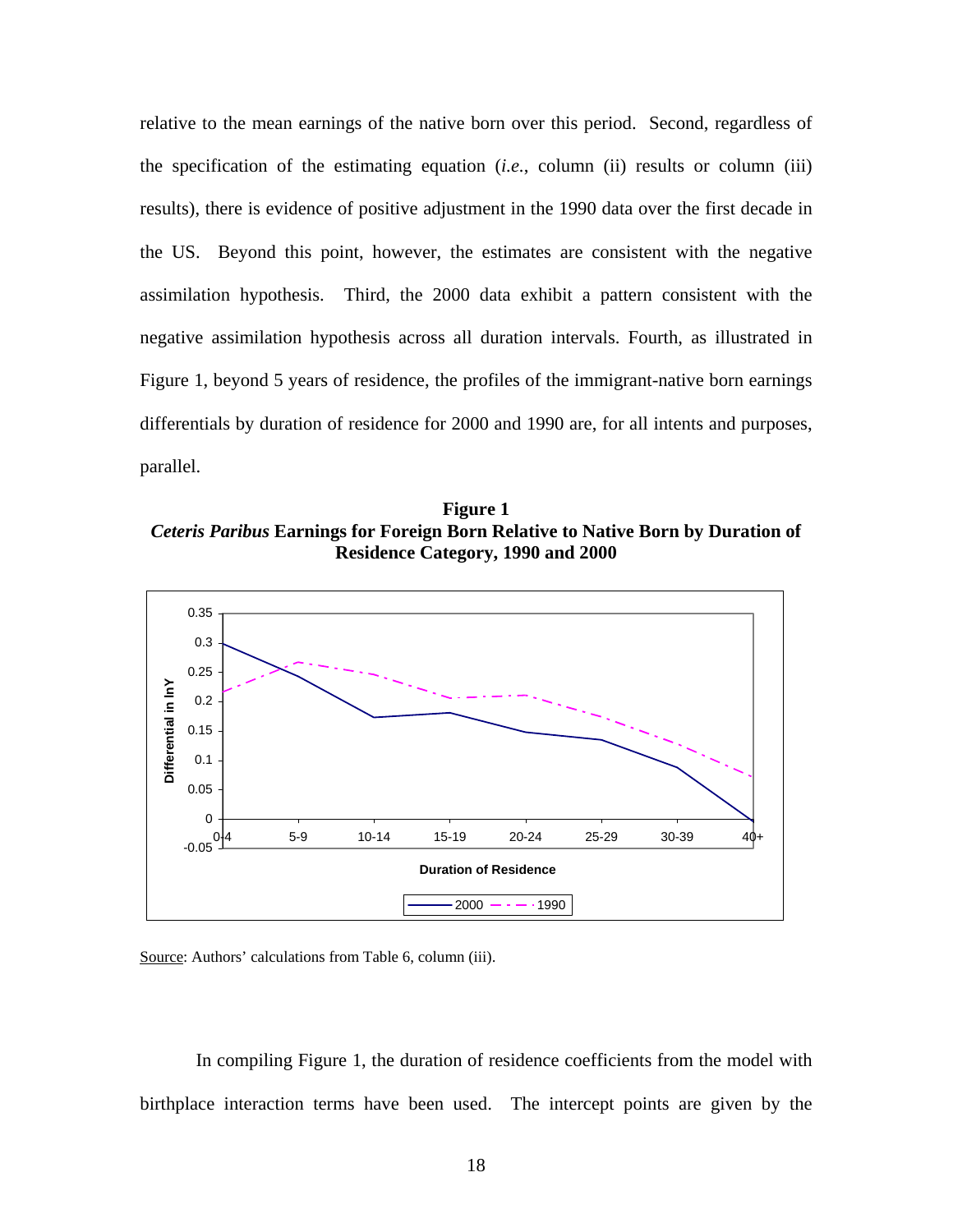coefficients on the dummy variable for immigrants from the UK. This brings us to the fifth feature of the data: the intercept point for 2000 (or the earnings advantage that immigrants have over the native born *ceteris paribus*) is higher in that year than for 1990. This is generally taken as evidence for an increase over time in the unobservable qualities of immigrants relative to the native born. At each of the other durations of residence, however, the earnings profile for the foreign born for 1990 is above that for 2000. In other words, when looking at the data for 1990 and 2000, the evidence on the unobservable qualities of immigrants is ambiguous.

Table 7 presents the information for the analyses of the 1980, 1990 and 2000 Censuses. The pattern of earnings effects with duration of residence for 1980 is a diluted version of that which characterized the data a decade later in 1990. The immigrant-native born earnings advantage in 1990 and 2000 is considerably greater than in 1980, suggesting that the 1980s and 1990s were characterized by different selection among immigrants from English-speaking developed countries. The large negative coefficients on the birthplace variables for 1980 in the specification with birthplace interaction effects are due mainly to different earnings effects on the weeks worked variable: the coefficient on this for the foreign born was 1.149, and that for the native born 1.062. In comparison, in 2000 the coefficients on the weeks worked variable was 0.097 for the foreign born and 1.024 for the native born.<sup>9</sup>

 $\overline{a}$ 

<span id="page-19-0"></span> $9<sup>9</sup>$  The decline in the elasticity of annual earnings with respect to weeks worked would be consistent with a decline in the seasonality of employment among immigrants.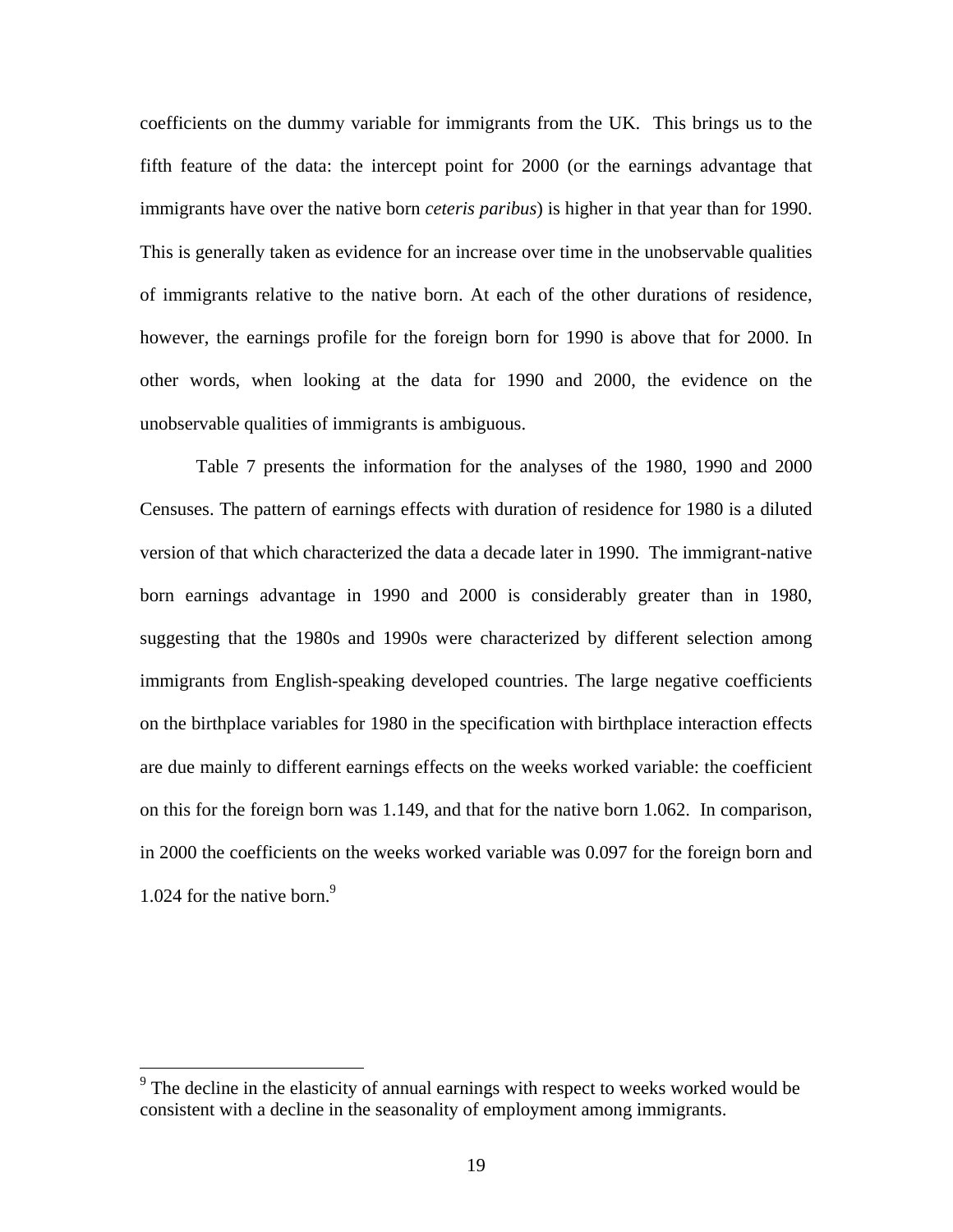#### **Table 7**

|             |                                                | $1980^{(c)}$ |              | 1990         |              | 2000         |
|-------------|------------------------------------------------|--------------|--------------|--------------|--------------|--------------|
|             | Without                                        | With         | Without      | With         | Without      | With         |
|             | Birthplace                                     | Birthplace   | Birthplace   | Birthplace   | Birthplace   | Birthplace   |
| Variable    | Interactions                                   | Interactions | Interactions | Interactions | Interactions | Interactions |
|             | Birthplace (native born as benchmark)          |              |              |              |              |              |
| UK          | 0.048                                          | $-0.337$     | 0.149        | 0.218        | 0.315        | 0.307        |
|             | (1.13)                                         | (1.24)       | (8.19)       | (1.68)       | (21.19)      | (2.33)       |
| Ireland     | $-0.018$                                       | $-0.424$     | 0.183        | 0.228        | 0.318        | 0.308        |
|             | (0.31)                                         | (1.54)       | (8.07)       | (1.76)       | (14.78)      | (2.32)       |
| Canada      | 0.063                                          | $-0.321$     | 0.144        | 0.206        | 0.302        | 0.295        |
|             | (1.33)                                         | (1.18)       | (7.44)       | (1.58)       | (20.97)      | (2.24)       |
| Australia   | $-0.038$                                       | $-0.410$     | 0.082        | 0.158        | 0.305        | 0.298        |
| and N.Z.    | (0.47)                                         | (1.46)       | (1.95)       | (1.13)       | (11.20)      | (2.24)       |
|             | Duration of Residence (0-4 years as benchmark) |              |              |              |              |              |
| $5-9$ yrs   | 0.109                                          | 0.079        | 0.071        | 0.052        | $-0.046$     | $-0.056$     |
|             | (1.65)                                         | (1.18)       | (2.89)       | (2.11)       | (2.30)       | (2.78)       |
| $10-14$ yrs | 0.127                                          | 0.076        | 0.060        | 0.031        | $-0.101$     | $-0.125$     |
|             | (2.24)                                         | (1.29)       | (2.12)       | (1.07)       | (4.77)       | (5.82)       |
| $15-19$ yrs | 0.056                                          | $-0.002$     | 0.024        | $-0.009$     | $-0.085$     | $-0.116$     |
|             | (1.03)                                         | (0.04)       | (0.85)       | (0.32)       | (3.81)       | (5.17)       |
| $20-29$ yrs | 0.050                                          | $-0.002$     | 0.020        | $-0.023$     | $-0.120$     | $-0.154$     |
|             | (1.03)                                         | (0.04)       | (1.00)       | (1.09)       | (6.19)       | (7.78)       |
| $30+ yrs$   | $-0.007$                                       | $-0.069$     | $-0.045$     | $-0.100$     | $-0.185$     | $-0.242$     |
|             | (0.14)                                         | (1.19)       | (2.12)       | (4.25)       | (10.98)      | (12.81)      |
| $R^2$       | 0.3221                                         | 0.3222       | 0.3748       | 0.3754       | 0.3315       | 0.3318       |
| Sample      | 107,402                                        | 107,402      | 140,344      | 140,344      | 155,254      | 155,254      |
| Size        |                                                |              |              |              |              |              |

### **Coefficients on Birthplace and Duration of Residence Variables from Analysis on Pooled Sample of Native-born and Foreign-Born Workers, 1980, 1990 and 2000 US Census(a)(b)**

Notes: (a) Full set of results available from the authors upon request; (b) Absolute value of heteroskedasticity-consistent 't' statistics in parentheses; (c) The mean earnings advantage in 1980 for the foreign born compared to the native born is 0.258 for immigrants from the UK, 0.139 for immigrants from Ireland, 0.162 for immigrants from Canada and 0.126 for immigrants from Australia/New Zealand. Sources: 1990 and 2000 US Census PUMS (1 percent and 5 percent files).

The relatively flat earnings-duration of residence profile in 1980 and the steeper negative profile in 1990 and 2000, together with the increases in the immigrant-native born earnings differential over time, *ceteris paribus,* suggest there may be merit to the estimation of a cohort model. In this application, the approach follows Funkhouser and Trejo (1995).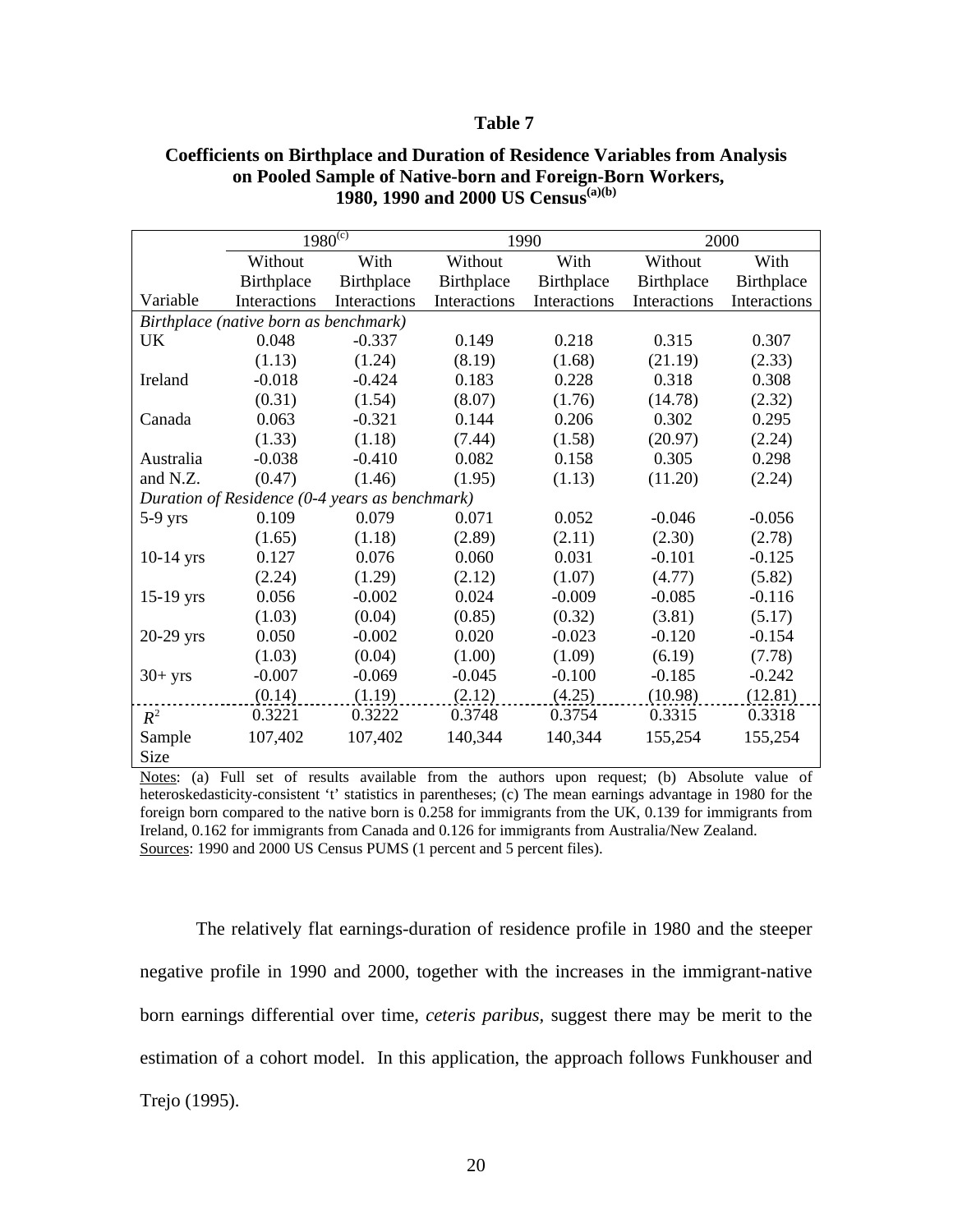The cohort model may be written as:

$$
\ln Y_i = \alpha + X_i \beta + Y S M_i \gamma + C_i \delta + T_i \phi + \varepsilon_i,
$$

where income (*Y*) is the annual earnings from wage and salaried employment or selfemployment,  $X_i$  a set of human capital and demographic standardizing variables used above,  $YSM_i$  is the number of years an immigrant has spent in the United States,  $C_i$  is a vector of dummy variables indicating the immigrant cohort of arrival,  $T<sub>i</sub>$  is a vector of dummy variables for the Census year, and  $\varepsilon_i$  is a stochastic disturbance term. In this earnings equation,  $\gamma$  captures the pattern of immigrant assimilation, and  $\delta$  captures cohort differences in the intercept of the earnings profile. This specification constrains the coefficients on the  $X_i$  variables to be the same across birthplace groups and across time periods. Estimates are also presented, however, from a model where the  $\beta$  are allowed to differ for the native born and the foreign born. Estimates for the more complex specification which allowed the coefficients on all the  $X_i$  variables to change over time, as well as across birthplace groups were also obtained, but are not reported here.<sup>10</sup>

Two models are estimated: the first based on a pooling of the data for 1990 and 2000, and the second based on a pooling of the data for 1980, 1990 and 2000. It is also noted that sample inclusions that are sometimes used to mimic a synthetic cohort (*e.g.*, restrict the analysis to 25-44 year olds in 1980, 35-54 year olds in 1990 and 45-64 year olds in 2000) are not imposed in this analysis. The sample used is simply a pooled

 $\overline{a}$ 

<span id="page-21-0"></span> $10$  The results from the more complex specification were slightly more favorable to the negative assimilation hypothesis than those reported.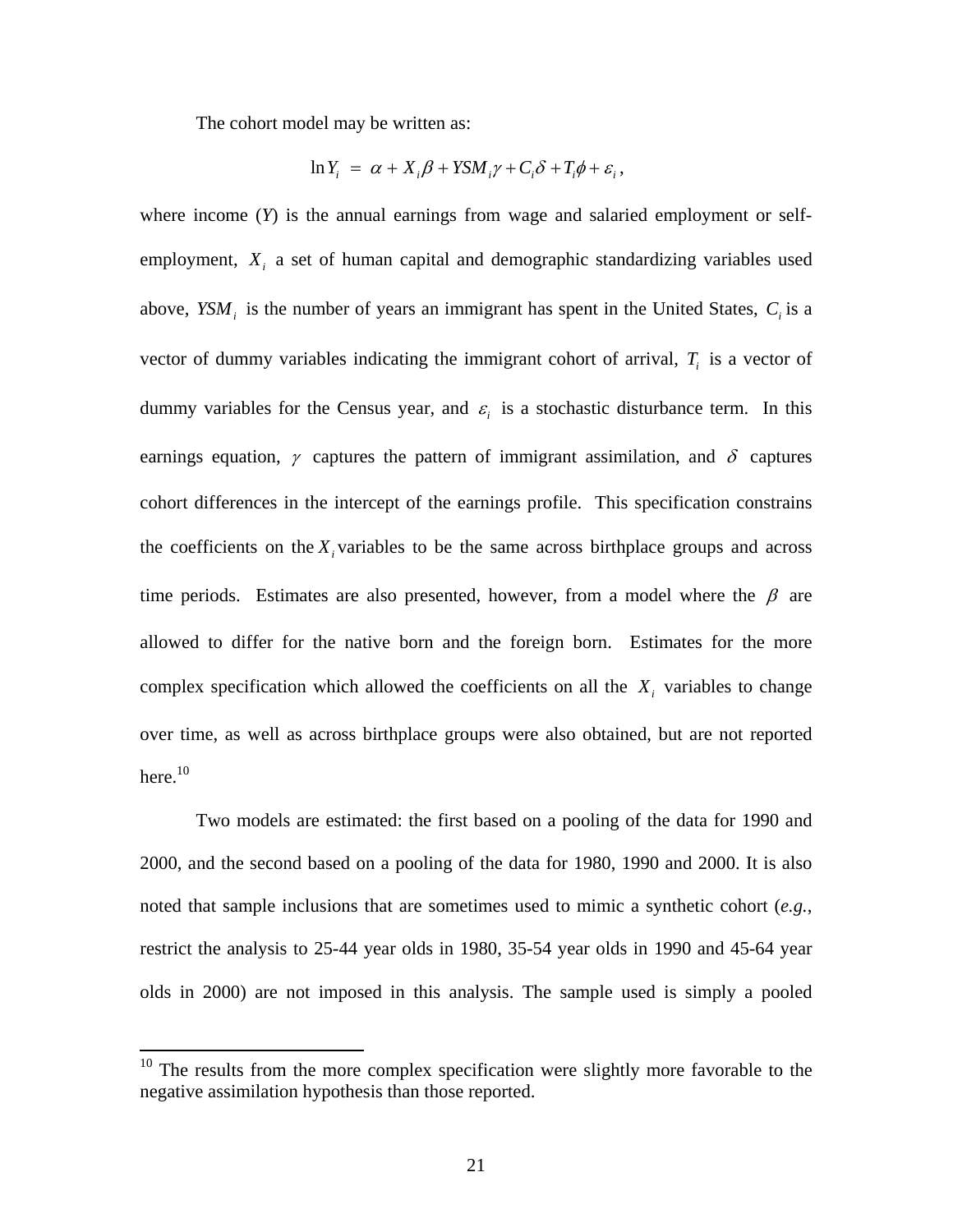version of the samples used in the separated analyses of the 1980, 1990 and 2000 data

above. Table 8 lists the relevant information from this cohort approach.

**Table 8 Estimates of Cohort Model Using 1990 and 2000 Census Data, and 1980, 1990 and 2000 Census Data(a)(b)** 

| Arrival                      |           | Data Sets      |
|------------------------------|-----------|----------------|
| Cohort                       | 1990+2000 | 1980+1990+2000 |
| 1995-2000                    | 0.411     | 0.298          |
|                              | (4.51)    | (3.47)         |
| 1990-1994                    | 0.373     | 0.238          |
|                              | (4.07)    | (2.74)         |
| 1985-1989                    | 0.291     | 0.150          |
|                              | (3.22)    | (1.77)         |
| 1980-1984                    | 0.359     | 0.196          |
|                              | (3.94)    | (2.29)         |
| 1975-1979                    | 0.357     | 0.154          |
|                              | (3.86)    | (1.80)         |
| 1970-1974                    | 0.360     | 0.154          |
|                              | (3.79)    | (1.76)         |
| 1965-1969                    | 0.380     | 0.158          |
|                              | (3.95)    | (1.80)         |
| 1960-1964                    | 0.367     | 0.122          |
|                              | (3.68)    | (1.37)         |
| 1950-1959                    | 0.354     | 0.089          |
|                              | (3.38)    | (0.98)         |
| Before 1950                  | 0.392     | 0.075          |
|                              | (3.32)    | (0.76)         |
| <b>Years since Migration</b> | $-0.006$  | $-0.002$       |
|                              | (3.48)    | (1.76)         |
| $R^2$                        | 0.3717    | 0.4144         |
| Sample Size                  | 295,598   | 403,000        |

Notes: (a) Full set of results available from the authors upon request; (b) Absolute value of heteroskedasticity-consistent 't' statistics in parentheses.

Sources: US Censuses of Population 1980, 1990 and 2000 US Census PUMS (1 percent and 5 percent files).

The Table 8 results reveal consistent evidence that immigrants in the 1995-2000 cohort have higher earnings relative to the native born than the earlier arrival cohorts, although the advantage is not great. From the analysis based only on the 1990 and 2000 Census data, the variations in earnings by arrival cohort are modest: the smallest earnings effect relative to the native born (of  $+0.29$ ) is associated with the 1985-1989 arrival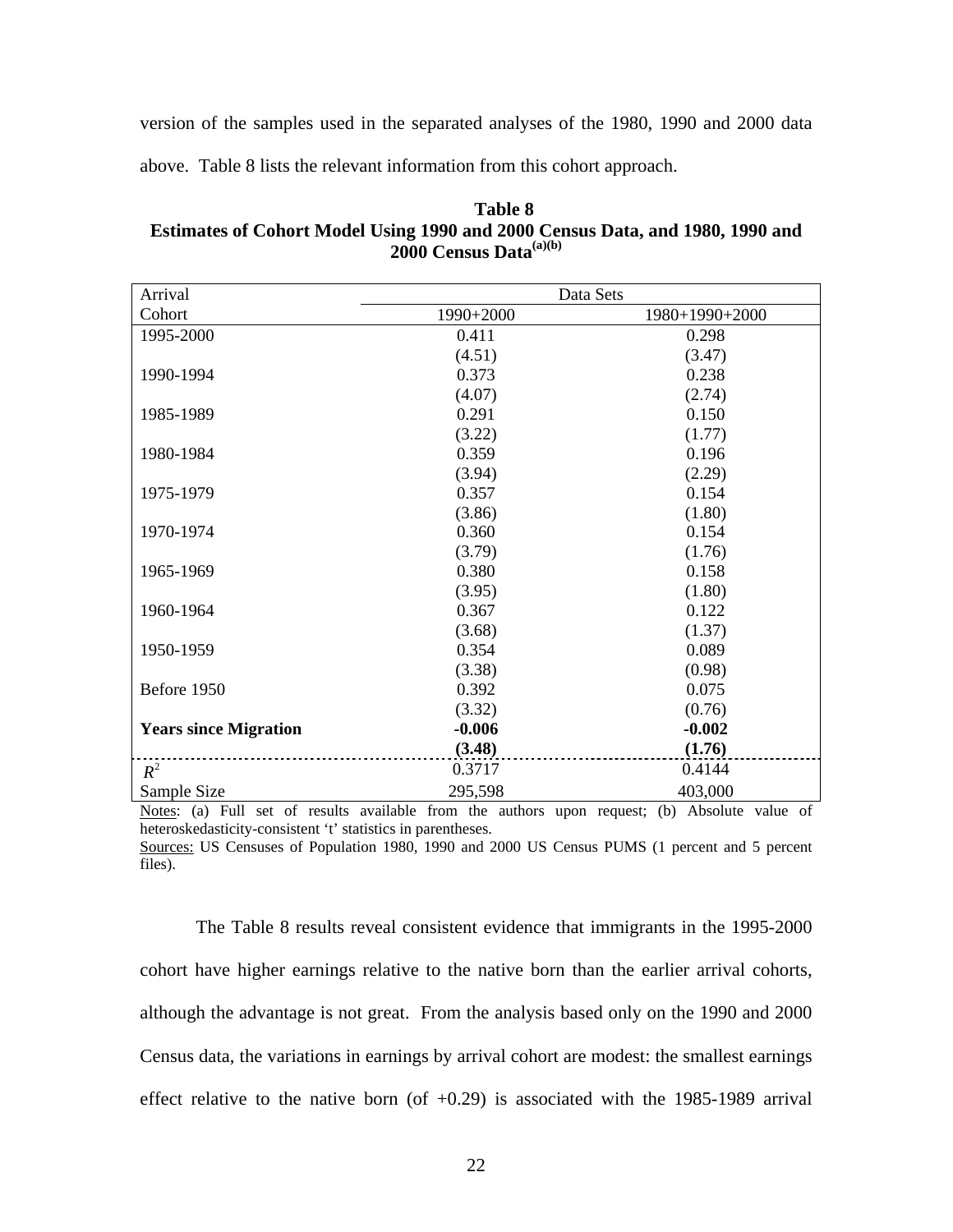cohort. All other arrival cohorts are associated with positive earnings effects compared to the native born, of between 0.35 and 0.41. The analysis based on the 1980, 1990 and 2000 Census data indicates that the earlier arrival cohorts have a smaller earnings advantage over the native born than the more recent arrival cohorts. In other words, the unmeasured dimensions of immigrant quality have increased over time compared to the native born.

The years since migration variable is negative and statistically significant in each of the sets of analyses presented in Table 8, albeit only at the 8 percent level of significant in the study based on the 1980, 1990 and 2000 Census data. The estimated coefficient is -0.002 in the analyses based on all three data sets, and -0.006 in the analyses based only on the 1990 and 2000 Census data. This compares with values of between -0.003 to -0.007 in the cross-sectional analyses reported above. In other words, adjustment for differences in the quality of immigrant cohorts, in a situation where there is an apparent increase in unobserved dimensions of immigrant quality over time, results in a weaker assimilation effect. But the effect remains negative: negative assimilation.

#### **IV. SUMMARY AND CONCLUSION**

The international migration literature has to date been dominated by empirical testing of the immigrant assimilation hypothesis. The main testable implication of this hypothesis is that immigrant earnings —and other labor market and social outcomes will improve with duration of residence in the destination country. Evidence consistent with this hypothesis has been found for all the major immigrant-receiving countries, time periods and data sets that have been examined.

23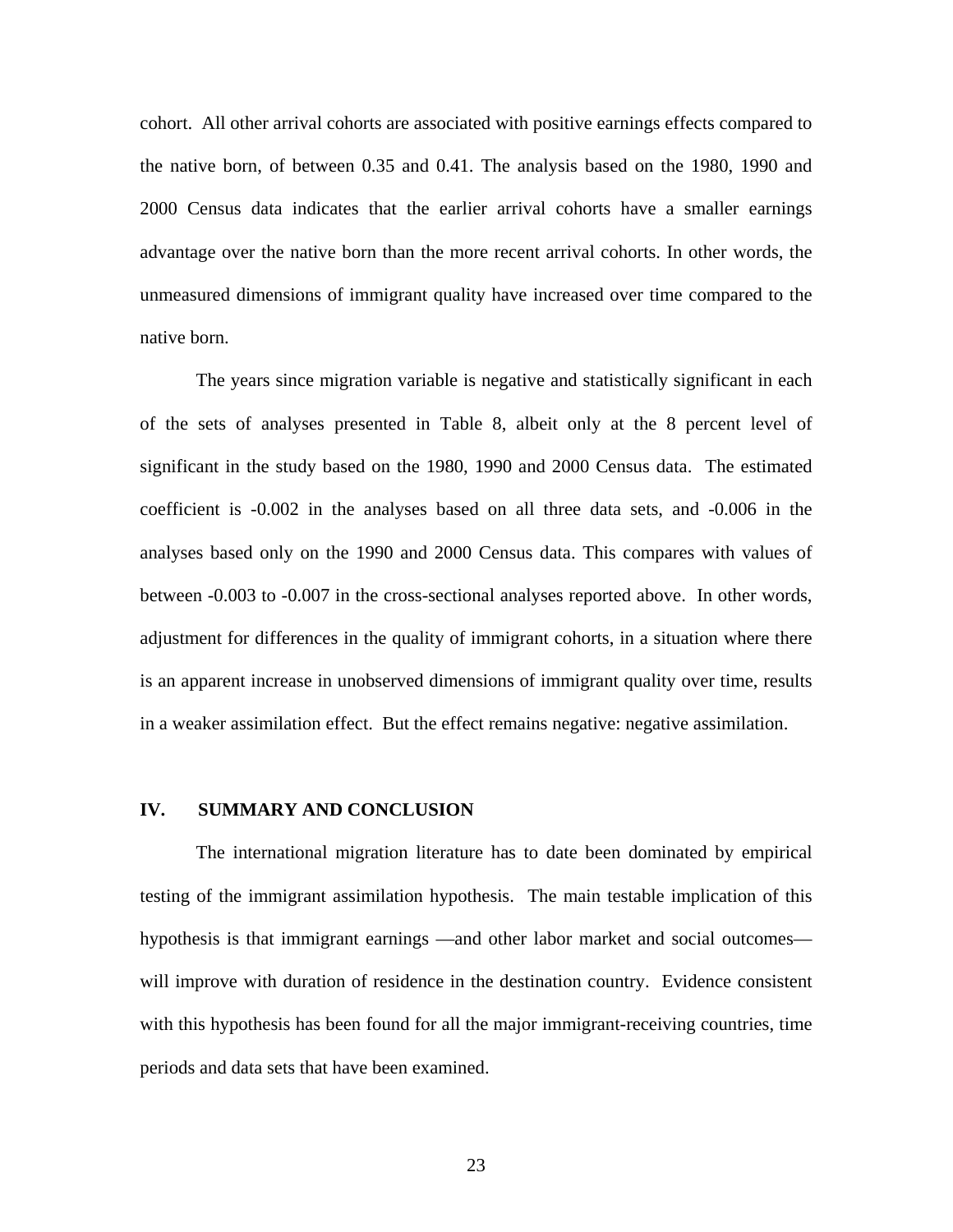This paper has addressed whether such positive assimilation will be found if skills are highly transferable internationally. It argues that where countries are of approximately equal economic standing, and skills are highly transferable internationally, international migration will typically occur where the individual experiences a favorable draw from the distribution of wages offers in the potential destination relative to the wage available in the country of origin and there will not be investment in destination specific human capital. A relatively high randomly drawn wage offer that attracts the immigrant need not persist indefinitely. With the passage of time, a "regression to the mean" would be expected, which will be captured empirically by a negative relationship between earnings and duration of residence in the destination.

The analysis of the earnings of adult, foreign-born men in the 1980, 1990 and 2000 US Censuses reveals strong support for the negative assimilation hypothesis. It also indicates that this "negative" assimilation has strengthened over time. Examination of immigrant earnings relative to the earnings of the native born, using both a standard cross-section approach and a cohort model, also showed strong support for the negative assimilation hypothesis.

Thus, negative, rather than positive, assimilation is the pattern that characterizes the earnings-duration of residence relationship among immigrants from the Englishspeaking developed countries in the US. As with Chiswick's (1978) model of exactly three decades ago, it is hoped that future research for other countries, data sets and time periods, will test whether this as a universal finding for immigrants from countries of similar economic standing and very high skill transferability to that of the destination country.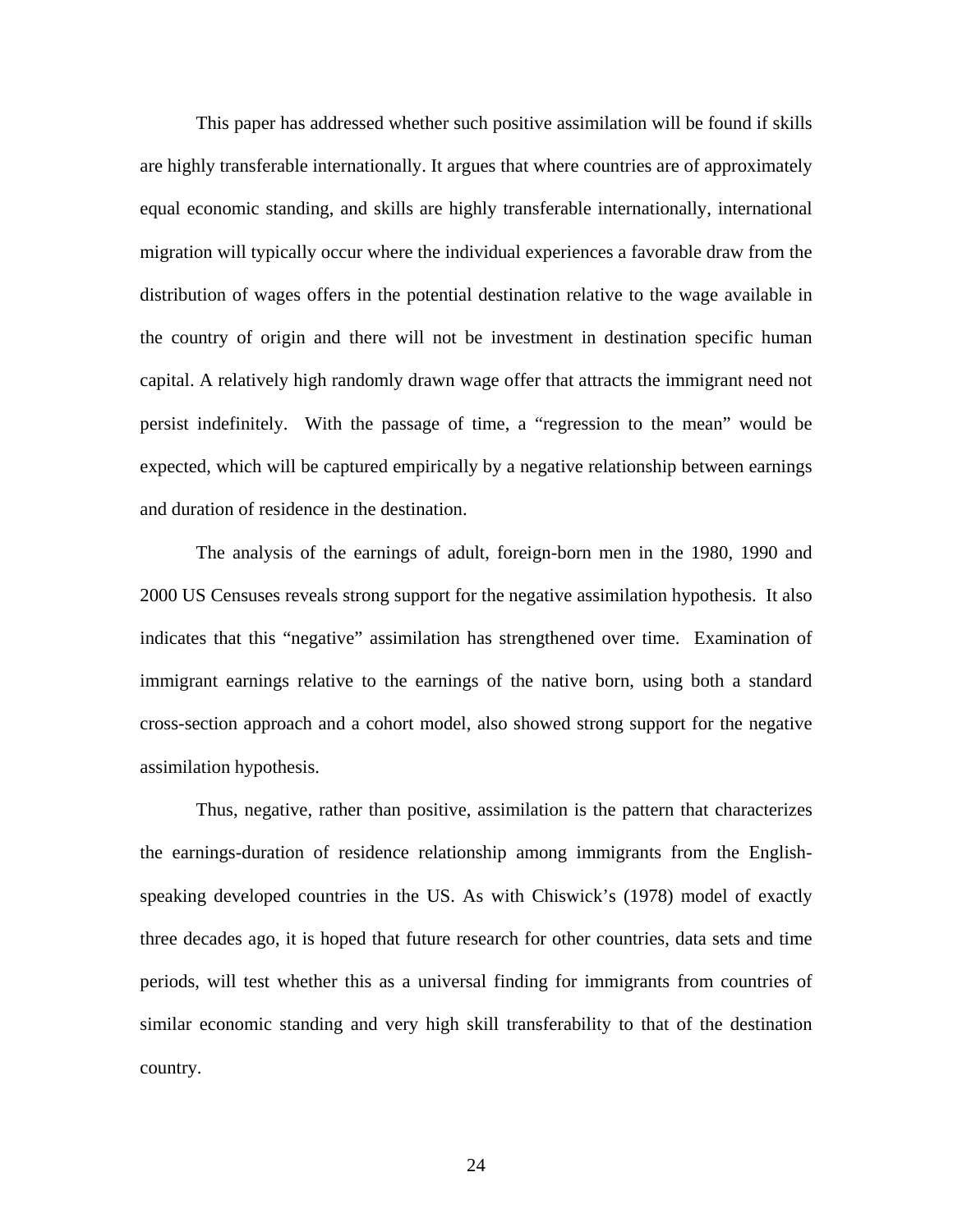#### **REFERENCES**

- Ben-Porath, Yoram, (1967). "The Production of Human Capital and the Life Cycle of Earnings", *Journal of Political Economy*, 75(4) part 1, August, pp. 352-365.
- Card, David, (2003). "Canadian Emigration to the United States", University of California, Berkley, June.
- Chiswick, Barry R., (1978). "The Effect of Americanization on the Earnings of Foreign Born Men", *Journal of Political Economy*, 86(5), October, pp. 897-922.
- Chiswick, Barry R., (1979). "The Economic Progress of Immigrants: Some Apparently Universal Patterns", in William Fellner, ed., *Contemporary Economic Problems, 1979*, Washington: American Enterprise Institute, pp. 357-399.
- Dumont, Jean-Christophe and Lemaître, Georges (2005). "Counting Immigrants and Expatriates in OECD Countries: A New Perspective", Social, Employment and Migration Working Papers, Organisation for Economic Co-operation and Development, Paris, France.
- Funkhouser, Edward and Trejo, Stephen J., (1995). "The Labor Market Skills of Recent Male Immigrants: Evidence from the Current Population Survey", *Industrial and Labor Relations Review*, 48(4), pp.792-811.
- Lindner, Deborah J., (1989). "The Determinants of Emigration and Earnings: Evidence from Canadian and US Data," PhD Dissertation (Economics), University of Wisconsin, Madison.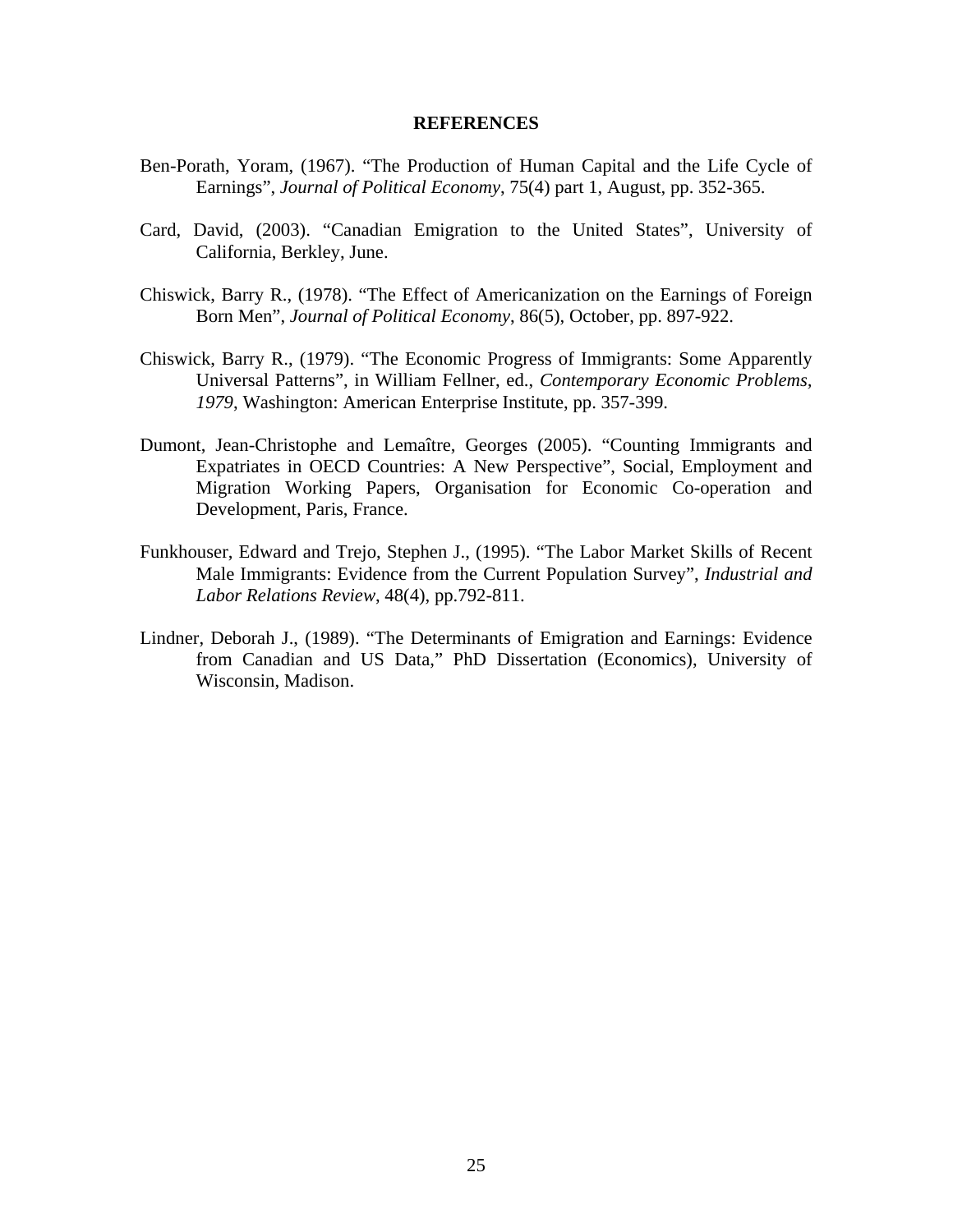## **APPENDIX A**

## **DESCRIPTION OF VARIABLES**

**Data Source:** 2000 Census of Population of the United States, Public Use Microdata Sample (PUMS), 5 percent sample, 1990 Census of Population of the United States, Public Use Microdata Sample (PUMS), 5 percent sample, and 1980 Census of Population of the United States, Public Use Microdata Sample (PUMS), 1 percent sample.

**Definition of Population:** Foreign-born and native-born men aged twenty-five to sixtyfour. Only residents of the 50 States and the District of Columbia are considered.

## **Dependent Variable:**

 Earnings (LNEARN): The natural logarithm of earnings in the year prior to the census year for those reporting that they worked in that year. Earnings are the sum of wage and salary and self employment earnings. Values less than 100, including zero and negative values, are assigned the value 100.

## **Independent Variables:**

**Years of Education** (EDUC): This variable records the total years of full-time equivalent education. It has been constructed from the Census data on educational attainment by assigning the following values to the Census categories: completed less than fifth grade (2 years); completed fifth or sixth grade (5.5); completed seventh or eighth grade (7.5); completed ninth grade (9); completed tenth grade (10); completed 11th grade (11); completed 12th grade or high school (12); attended college for less than one year (12.5); attended college for more than one year or completed college (14); Bachelor's degree (16); Master's degree (17.5); Professional degree (18.5); Doctorate (20).

**Potential Experience:** This is the individual's age minus years of education minus 6.

**Years Since Migration** (YSM). This is computed from the year the foreign born person came to the United States to stay.

Log of Weeks Worked: This is the natural logarithm of the number of weeks the person worked in the year prior to the census year (*i.e*., 1999 for the 2000 census and so on).

**Marital Status** (MARRIED): This is a binary variable that distinguishes individuals who are married, spouse present (equal to 1) from all other marital states. It thus also distinguishes the couple and lone-parent types of family households.

**English Proficiency**: Two dichotomous variables are used to summarize the individual's proficiency in spoken English. The first is for those who speak a language other than English at home and speak English very well or well. The second is for those who speak a language other than English at home and speak English not well or not at all. The reference group is those who speak only English at home.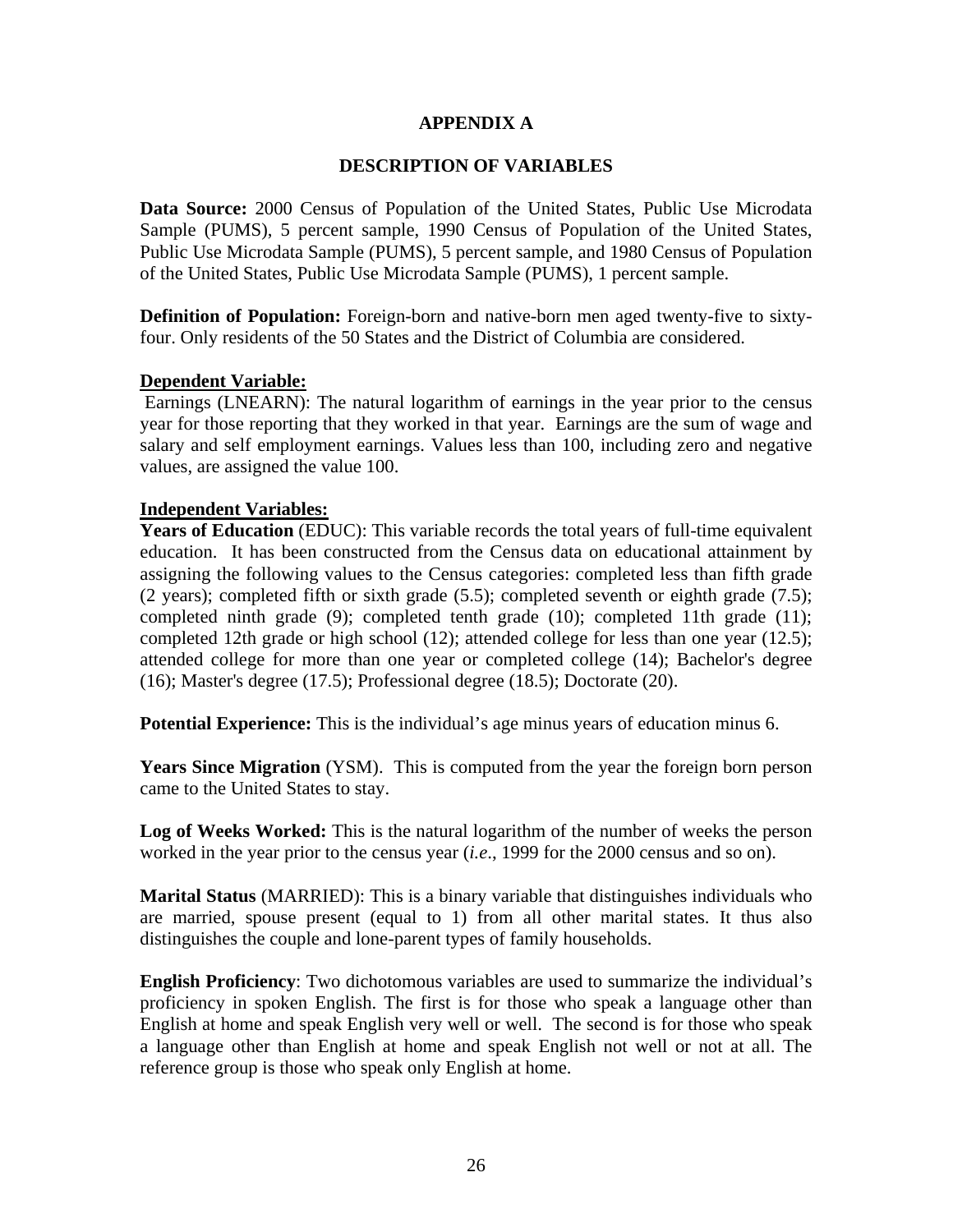**Location:** The two location variables record residence in a non-metropolitan area (NON-MET) or in the Southern States (SOUTH). The states included in the latter are: Alabama, Arkansas, Delaware, District of Columbia, Florida, Georgia, Kentucky, Louisiana, Maryland, Mississippi, Missouri, North Carolina, Oklahoma, South Carolina, Tennessee, Texas, Virginia, West Virginia.

# **Table A.1**

## **Means and Standard Deviations of Variables in Immigrant Adjustment Earnings Function, 25-64 Year Old Male Immigrants from English-Speaking Countries, 1980, 1990 and 2000 US Censuses**

| Variable             | 1980    | 1990    | 2000    |
|----------------------|---------|---------|---------|
| Log Earnings         | 9.731   | 10.313  | 10.725  |
|                      | (0.97)  | (1.03)  | (1.02)  |
| Educational          | 13.644  | 14.276  | 14.866  |
| Attainment           | (3.60)  | (2.94)  | (2.70)  |
| Experience (EXP)     | 25.785  | 22.327  | 23.115  |
|                      | (12.83) | (11.69) | (10.88) |
| <b>Years Since</b>   | 22.049  | 21.575  | 20.480  |
| Migration (YSM)      | (12.63) | (13.87) | (14.71) |
| Log Weeks Worked     | 3.827   | 3.818   | 3.825   |
|                      | (0.38)  | (0.40)  | (0.39)  |
| Married              | 0.809   | 0.711   | 0.677   |
|                      | (0.39)  | (0.45)  | (0.47)  |
| South                | 0.162   | 0.217   | 0.258   |
|                      | (0.37)  | (0.41)  | (0.44)  |
| Rural <sup>(a)</sup> | 0.074   | 0.140   | 0.015   |
|                      | (0.26)  | (0.35)  | (0.12)  |
| English Very         | 0.116   | 0.116   | 0.134   |
| Well/Well            | (0.32)  | (0.32)  | (0.34)  |
| English Not Well/Not | 0.006   | 0.006   | 0.007   |
| at All               | (0.08)  | (0.08)  | (0.09)  |
| United Kingdom       | 0.364   | 0.415   | 0.413   |
|                      | (0.48)  | (0.49)  | (0.49)  |
| Ireland              | 0.105   | 0.106   | 0.095   |
|                      | (0.31)  | (0.31)  | (0.29)  |
| Canada               | 0.498   | 0.434   | 0.436   |
|                      | (0.50)  | (0.50)  | (0.50)  |
| Australia and New    | 0.032   | 0.045   | 0.057   |
| Zealand              | (0.18)  | (0.21)  | (0.23)  |
| <b>Sample Size</b>   | 3,480   | 18,046  | 21,777  |

Note: (a) Definition of variable changes appreciable across data sets.

Sources: US Censuses of Population, Make similar change on all of the tables that follow 1980 1 percent Public Use Microdata Sample (PUMS); 1990 5 percent PUMS; 2000 5 percent PUMS.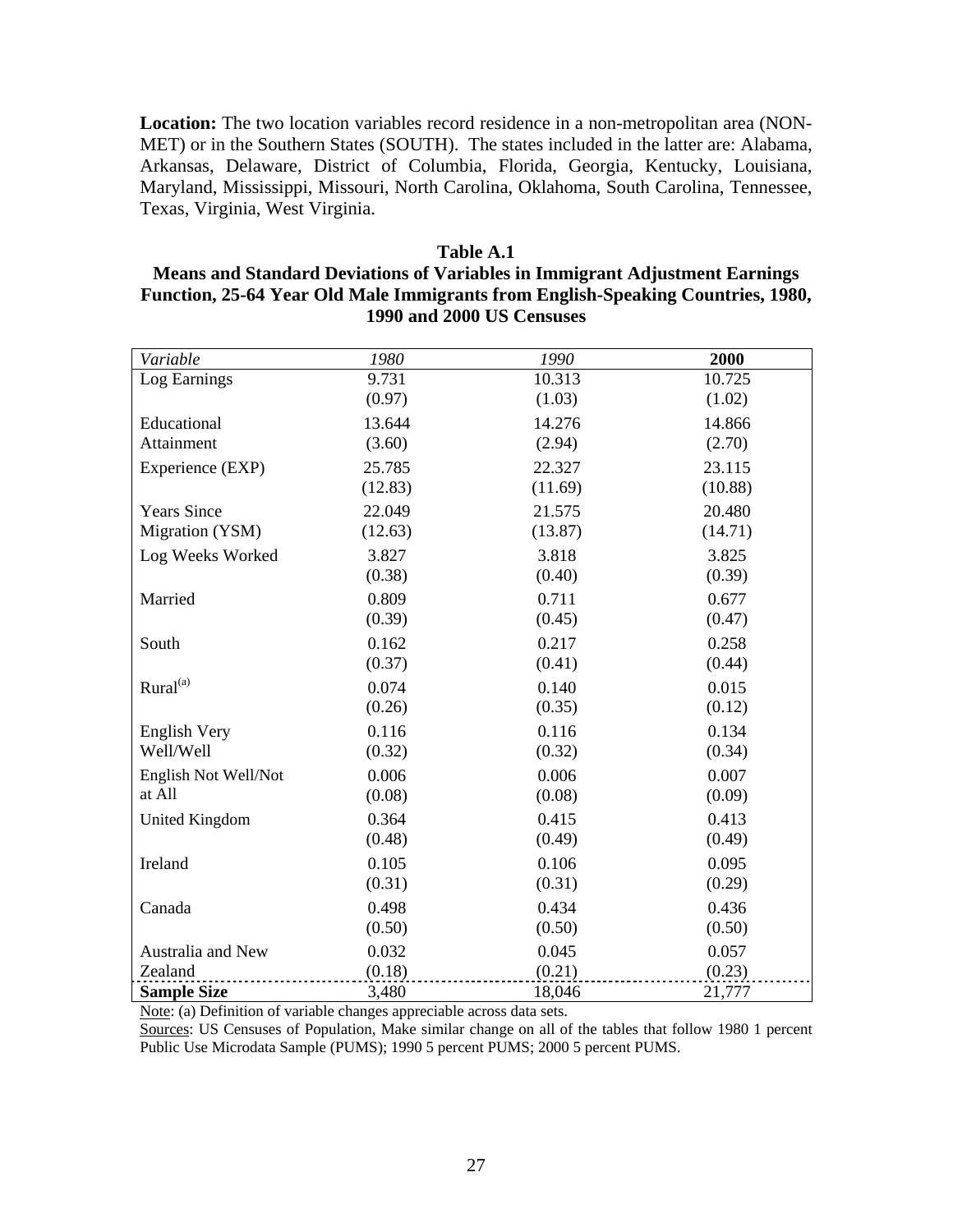## **STATISTICAL APPENDIX B**

#### **Table B-1**

# **Means and Standard Deviations of Variables in Immigrant Adjustment Earnings Function, 25-64 Year Old Male Immigrants from the United Kingdom, 1980, 1990 and 2000 US Censuses**

| Variable             | 1980    | 1990    | 2000    |
|----------------------|---------|---------|---------|
| Log Earnings         | 9.796   | 10.377  | 10.776  |
|                      | (0.93)  | (1.01)  | (1.03)  |
| Educational          | 14.485  | 14.747  | 15.181  |
| Attainment           | (3.19)  | (2.72)  | (2.54)  |
| Experience (EXP)     | 23.973  | 21.802  | 23.220  |
|                      | (12.43) | (11.25) | (10.72) |
| <b>Years Since</b>   | 19.583  | 19.322  | 19.549  |
| Migration (YSM)      | (12.68) | (13.35) | (13.81) |
| Log Weeks Worked     | 3.835   | 3.828   | 3.828   |
|                      | (0.38)  | (0.39)  | (0.39)  |
| Married              | 0.804   | 0.714   | 0.683   |
|                      | (0.40)  | (0.45)  | (0.47)  |
| South                | 0.195   | 0.248   | 0.291   |
|                      | (0.40)  | (0.43)  | (0.45)  |
| Rural <sup>(a)</sup> | 0.068   | 0.130   | 0.011   |
|                      | (0.25)  | (0.34)  | (0.10)  |
| English Very         | 0.047   | 0.064   | 0.088   |
| Well/Well            | (0.21)  | (0.25)  | (0.28)  |
| English Not Well/Not | 0.002   | 0.003   | 0.006   |
| at All               | (0.05)  | (0.05)  | (0.08)  |
| Sample Size          | 1,268   | 7,439   | 8,917   |

Note: (a) Definition of variable changes appreciable across data sets.

Sources: 1980 1 percent Public Use Microdata Sample (PUMS); 1990 5 percent PUMS; 2000 5 percent PUMS.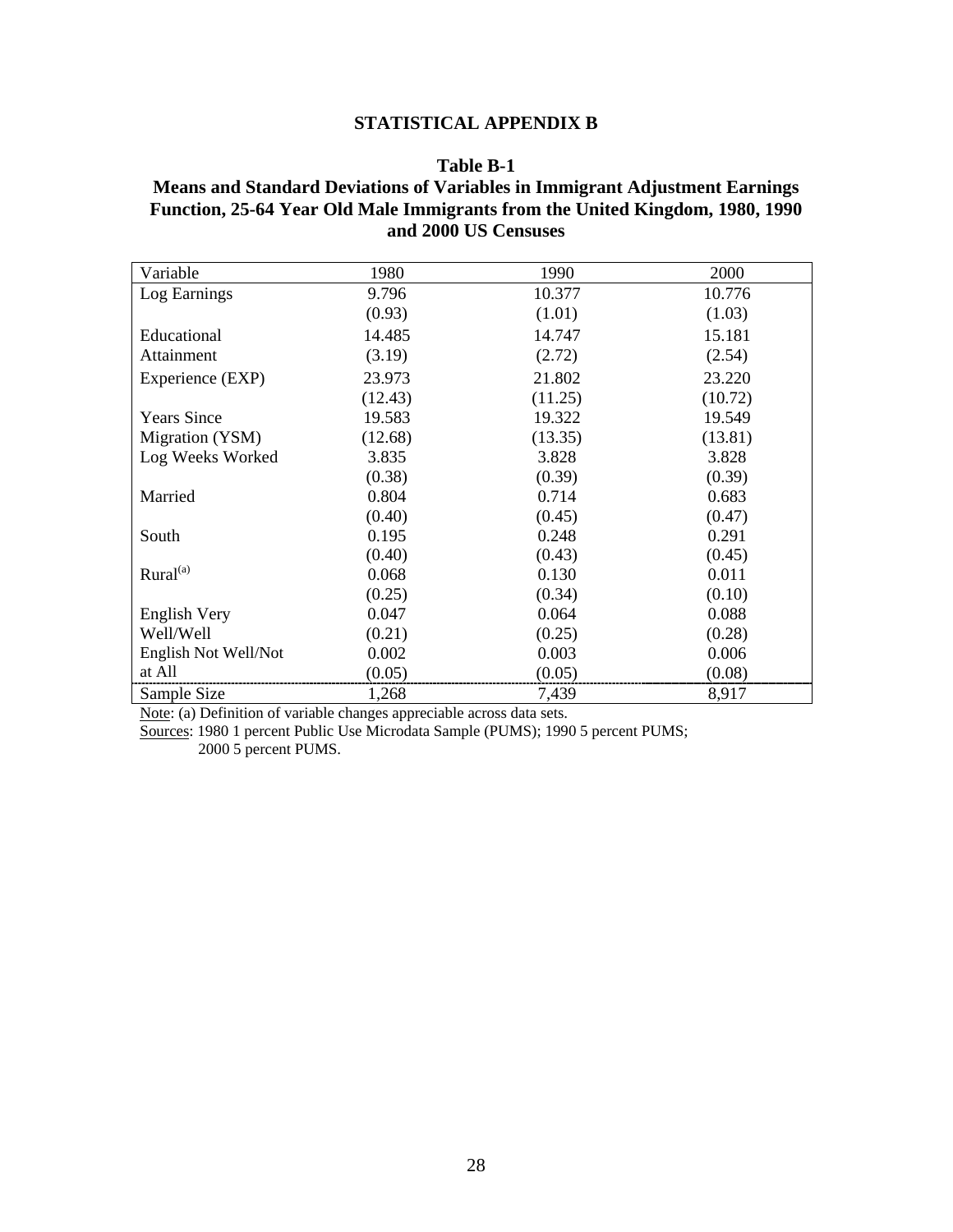| 'able- |  |
|--------|--|
|--------|--|

| Variable              |          | 1980     | 1990     |          |          | 2000     |
|-----------------------|----------|----------|----------|----------|----------|----------|
| Constant              | 2.785    | 2.778    | 3.950    | 3.962    | 4.306    | 4.303    |
|                       | (8.14)   | (8.10)   | (24.32)  | (24.50)  | (20.94)  | (20.92)  |
| Educational           | 0.077    | 0.077    | 0.085    | 0.085    | 0.109    | 0.109    |
| Attainment            | (8.68)   | (8.67)   | (20.15)  | (20.19)  | (28.08)  | (28.09)  |
| Experience            | 0.071    | 0.070    | 0.053    | 0.054    | 0.050    | 0.050    |
| (EXP)                 | (8.76)   | (8.92)   | (14.78)  | (14.89)  | (12.81)  | (12.70)  |
| EXP <sup>2</sup> /100 | $-0.117$ | $-0.116$ | $-0.088$ | $-0.088$ | $-0.077$ | $-0.077$ |
|                       | (7.22)   | (7.37)   | (11.43)  | (11.51)  | (10.05)  | (9.96)   |
| <b>Years Since</b>    | $-0.004$ | $-0.002$ | $-0.002$ | $-0.005$ | $-0.009$ | $-0.009$ |
| Migration             | (0.64)   | (1.18)   | (0.88)   | (5.35)   | (3.68)   | (11.01)  |
| (YSM)                 |          |          |          |          |          |          |
| $YSM^2/100$           | 0.005    | (b)      | $-0.005$ | (b)      | 0.002    | (b)      |
|                       | (0.35)   |          | (0.93)   |          | (0.38)   |          |
| Log Weeks             | 1.292    | 1.292    | 1.172    | 1.172    | 0.995    | 0.994    |
| Worked                | (16.59)  | (16.66)  | (29.33)  | (29.38)  | (20.32)  | (20.35)  |
| Married               | 0.203    | 0.205    | 0.245    | 0.244    | 0.228    | 0.228    |
|                       | (3.69)   | (3.69)   | (10.86)  | (10.79)  | (10.86)  | (10.89)  |
| South                 | $-0.067$ | $-0.066$ | $-0.145$ | $-0.145$ | $-0.102$ | $-0.102$ |
|                       | (1.44)   | (1.42)   | (6.56)   | (6.59)   | (5.13)   | (5.14)   |
| Rural <sup>(a)</sup>  | 0.072    | 0.072    | $-0.096$ | $-0.096$ | $-0.416$ | $-0.415$ |
|                       | (1.04)   | (1.04)   | (3.10)   | (3.09)   | (5.91)   | (5.91)   |
| English Very          | 0.036    | 0.036    | $-0.128$ | $-0.128$ | $-0.092$ | $-0.092$ |
| Well/Well             | (0.41)   | (0.41)   | (2.64)   | (2.64)   | (2.65)   | (2.66)   |
| English Not           | $-0.816$ | $-0.815$ | $-0.312$ | $-0.314$ | $-0.071$ | $-0.071$ |
| Well/Not at All       | (0.54)   | (0.54)   | (2.01)   | (2.03)   | (0.58)   | (0.57)   |
| $\overline{R}^2$      | 0.4407   | 0.4411   | 0.3432   | 0.3432   | 0.2724   | 0.2725   |
| Sample Size           | 1,268    | 1,268    | 7,439    | 7,439    | 8,917    | 8,917    |

**Estimates of Immigrant Adjustment Earnings Function, 25-64 Year Old Male Immigrants from the United Kingdom, 1980, 1990 and 2000 US Censuses** 

Notes: (a) Definition of variable changes appreciable across data sets; (b) Variable not entered. Sources: 1980 1 percent Public Use Microdata Sample (PUMS); 1990 5 percent PUMS; 2000 5 percent PUMS.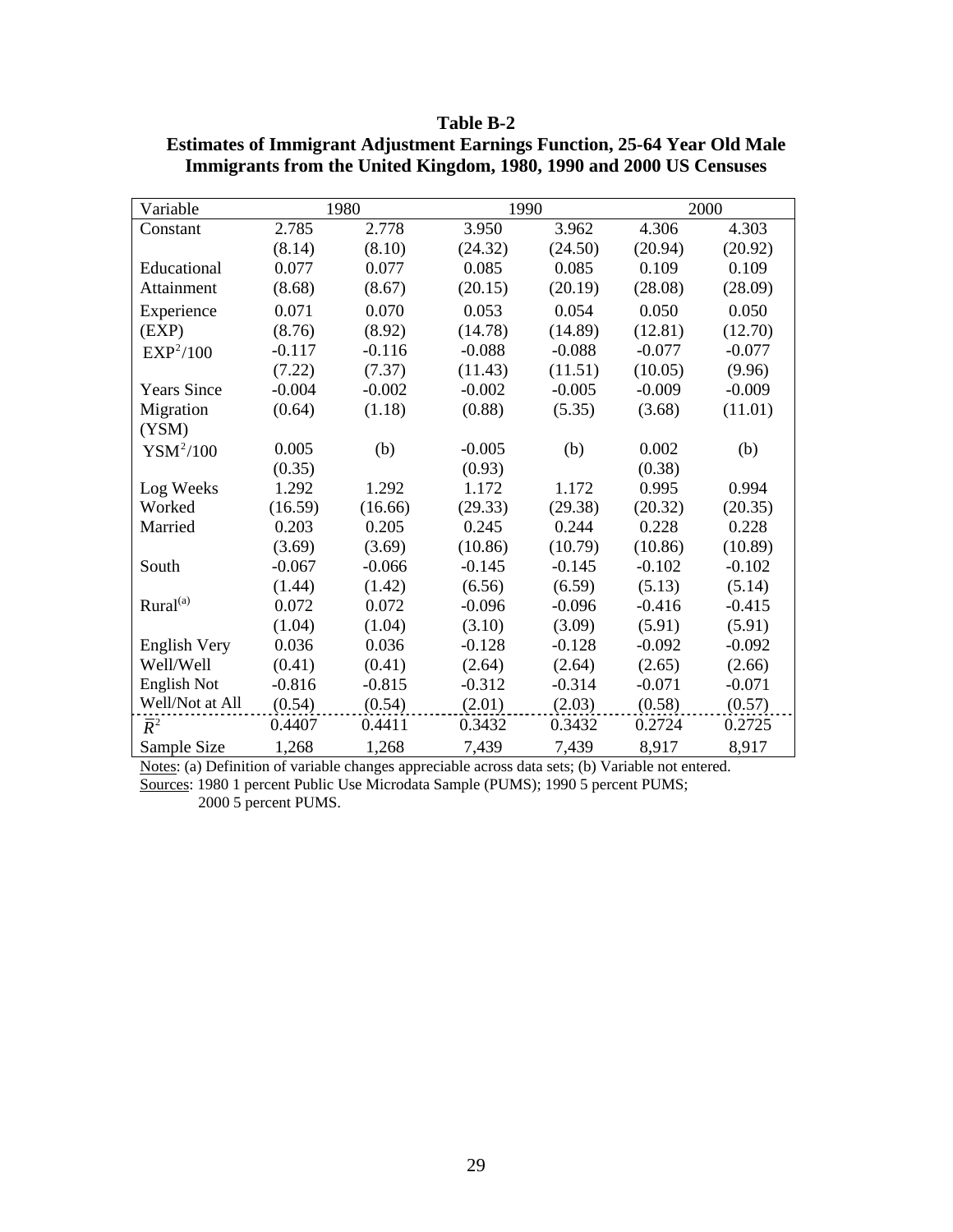| Variable             | 1980    | 1990    | 2000    |
|----------------------|---------|---------|---------|
| Log Earnings         | 9.677   | 10.278  | 10.600  |
|                      | (0.84)  | (0.88)  | (0.92)  |
| Educational          | 12.568  | 13.233  | 13.899  |
| Attainment           | (3.74)  | (3.02)  | (2.71)  |
| Experience (EXP)     | 28.311  | 25.096  | 23.145  |
|                      | (11.10) | (12.60) | (11.85) |
| <b>Years Since</b>   | 23.270  | 22.029  | 18.982  |
| Migration (YSM)      | (10.22) | (14.30) | (13.80) |
| Log Weeks Worked     | 3.846   | 3.816   | 3.810   |
|                      | (0.38)  | (0.38)  | (0.43)  |
| Married              | 0.809   | 0.715   | 0.621   |
|                      | (0.39)  | (0.45)  | (0.49)  |
| South                | 0.076   | 0.113   | 0.148   |
|                      | (0.27)  | (0.32)  | (0.36)  |
| Rural <sup>(a)</sup> | 0.038   | 0.080   | 0.007   |
|                      | (0.19)  | (0.27)  | (0.08)  |
| English Very         | 0.093   | 0.107   | 0.129   |
| Well/Well            | (0.29)  | (0.31)  | (0.34)  |
| English Not Well/Not | 0.000   | 0.007   | 0.009   |
| at All               | (0.00)  | (0.08)  | (0.09)  |
| Sample Size          | 367     | 1,857   | 2,029   |

**Means and Standard Deviations of Variables in Immigrant Adjustment Earnings Function, 25-64 Year Old Male Immigrants from Ireland, 1980, 1990 and 2000 US Censuses** 

Note: (a) Definition of variable changes appreciable across data sets.

Sources: 1980 1 percent Public Use Microdata Sample (PUMS); 1990 5 percent PUMS;

2000 5 percent PUMS.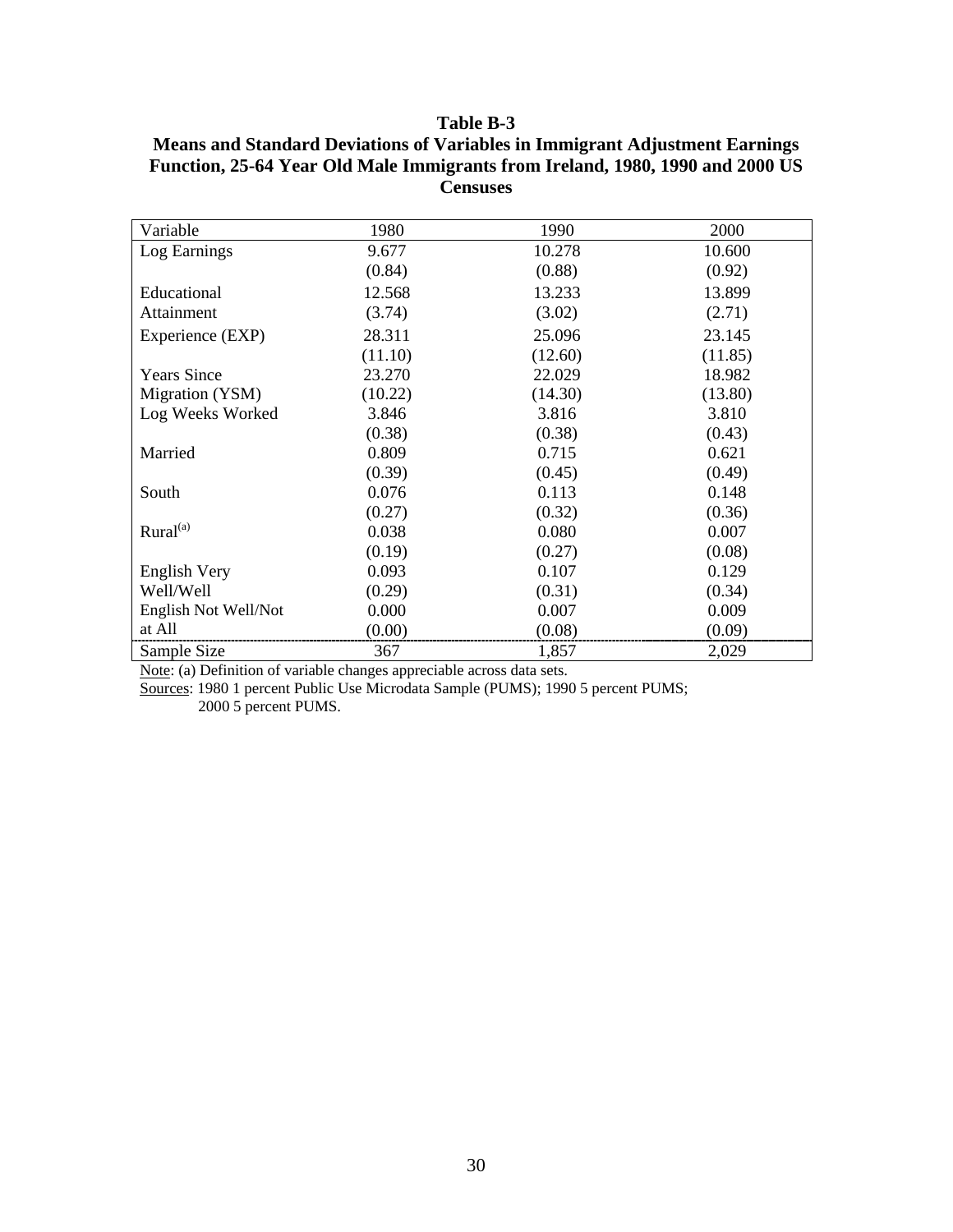| Variable              |          | 1980     | 1990     |          |          | 2000     |
|-----------------------|----------|----------|----------|----------|----------|----------|
| Constant              | 5.780    | 5.851    | 4.886    | 4.873    | 6.326    | 6.354    |
|                       | (6.31)   | (6.08)   | (17.37)  | (17.32)  | (12.63)  | (12.62)  |
| Educational           | 0.022    | 0.020    | 0.051    | 0.051    | 0.072    | 0.072    |
| Attainment            | (1.50)   | (1.37)   | (7.51)   | (7.48)   | (9.26)   | (9.24)   |
| Experience            | 0.043    | 0.051    | 0.030    | 0.036    | 0.008    | 0.012    |
| (EXP)                 | (2.72)   | (3.31)   | (4.33)   | (5.58)   | (0.98)   | (1.64)   |
| EXP <sup>2</sup> /100 | $-0.081$ | $-0.094$ | $-0.046$ | $-0.056$ | $-0.015$ | $-0.023$ |
|                       | (3.10)   | (3.70)   | (3.61)   | (4.71)   | (1.02)   | (1.70)   |
| <b>Years Since</b>    | 0.027    | 0.004    | 0.010    | 0.002    | 0.008    | $-0.001$ |
| Migration             | (1.58)   | (0.70)   | (2.01)   | (0.89)   | (1.40)   | (0.67)   |
| (YSM)                 |          |          |          |          |          |          |
| $YSM^2/100$           | $-0.046$ | (b)      | $-0.018$ | (b)      | $-0.020$ | (b)      |
|                       | (1.33)   |          | (1.95)   |          | (1.77)   |          |
| Log Weeks             | 0.630    | 0.652    | 1.065    | 1.071    | 0.810    | 0.812    |
| Worked                | (2.61)   | (2.65)   | (14.68)  | (14.81)  | (8.49)   | (8.48)   |
| Married               | 0.511    | 0.520    | 0.279    | 0.277    | 0.286    | 0.288    |
|                       | (3.71)   | (3.75)   | (6.63)   | (6.59)   | (6.66)   | (6.70)   |
| South                 | $-0.164$ | $-0.169$ | $-0.151$ | $-0.151$ | $-0.122$ | $-0.128$ |
|                       | (1.03)   | (1.06)   | (2.31)   | (2.31)   | (2.29)   | (2.38)   |
| Rural <sup>(a)</sup>  | 0.136    | 0.132    | $-0.133$ | $-0.135$ | 0.085    | 0.093    |
|                       | (0.58)   | (0.56)   | (1.92)   | (1.92)   | (0.30)   | (0.33)   |
| <b>English Very</b>   | 0.054    | 0.034    | $-0.094$ | $-0.096$ | $-0.064$ | $-0.064$ |
| Well/Well             | (0.44)   | (0.28)   | (1.62)   | (1.66)   | (1.20)   | (1.20)   |
| <b>English Not</b>    | (b)      | (b)      | 0.225    | 0.228    | $-0.007$ | $-0.019$ |
| Well/Not at All       |          |          | (1.03)   | (1.04)   | (0.03)   | (0.09)   |
| $\overline{R}^2$      | 0.1948   | 0.1924   | 0.3268   | 0.3259   | 0.2105   | 0.2099   |
| Sample Size           | 367      | 367      | 1,857    | 1,857    | 2,029    | 2,029    |

**Table B-4 Estimates of Immigrant Adjustment Earnings Function, 25-64 Year Old Male Immigrants from Ireland, 1980, 1990 and 2000 US Censuses** 

Notes: (a) Definition of variable changes appreciable across data sets; (b) Variable not entered or not relevant.

Sources: 1980 1 percent Public Use Microdata Sample (PUMS); 1990 5 percent PUMS; 2000 5 percent PUMS.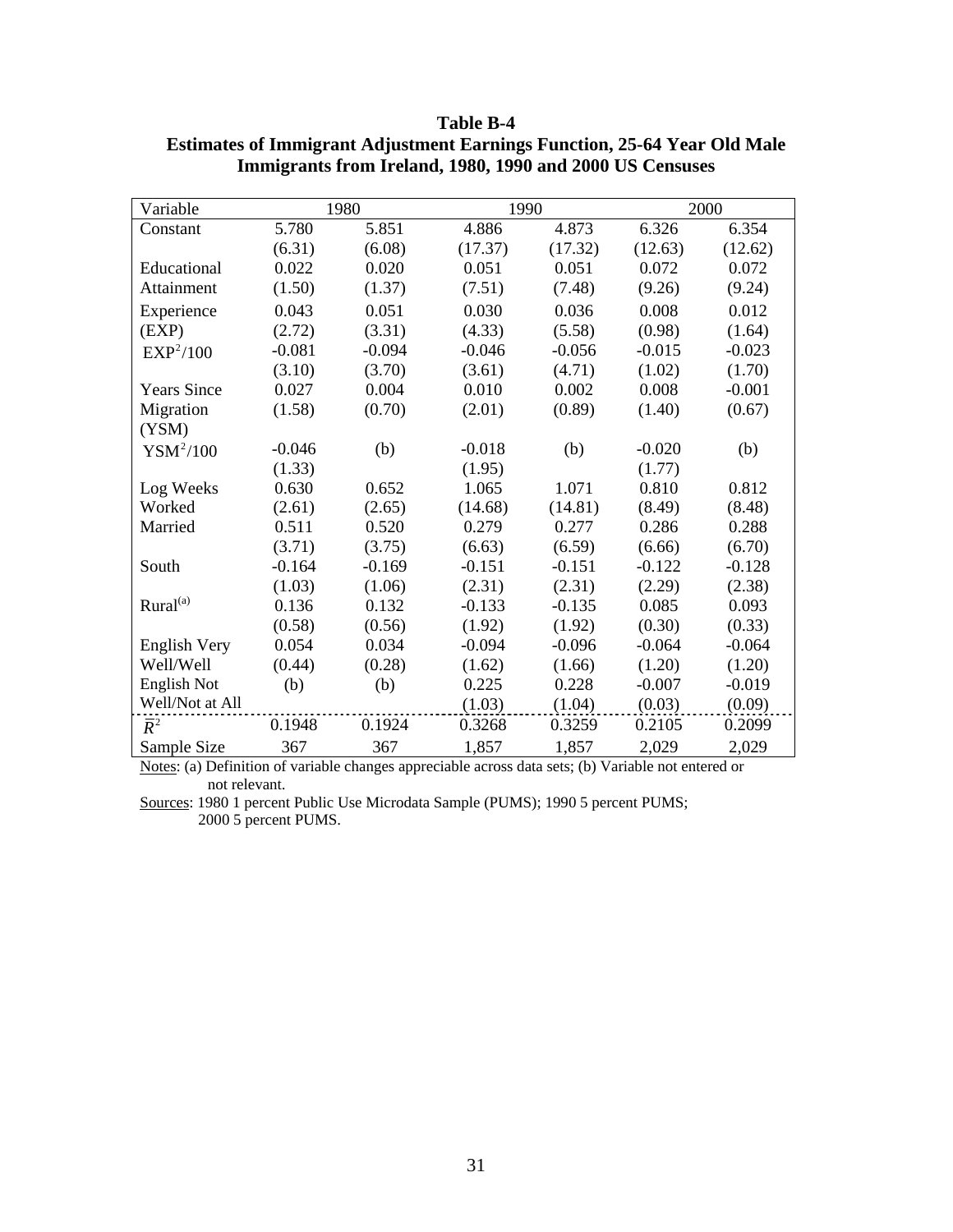| Variable             | 1980    | 1990    | 2000    |
|----------------------|---------|---------|---------|
| Log Earnings         | 9.699   | 10.264  | 10.699  |
|                      | (1.01)  | (1.05)  | (1.03)  |
| Educational          | 13.138  | 13.987  | 14.729  |
| Attainment           | (3.68)  | (2.99)  | (2.77)  |
| Experience (EXP)     | 27.172  | 22.606  | 23.334  |
|                      | (13.16) | (11.81) | (10.88) |
| <b>Years Since</b>   | 24.252  | 24.444  | 22.447  |
| Migration (YSM)      | (12.44) | (13.71) | (15.64) |
| Log Weeks Worked     | 3.815   | 3.811   | 3.828   |
|                      | (0.40)  | (0.40)  | (0.39)  |
| Married              | 0.821   | 0.716   | 0.685   |
|                      | (0.38)  | (0.45)  | (0.46)  |
| South                | 0.152   | 0.212   | 0.254   |
|                      | (0.36)  | (0.41)  | (0.44)  |
| Rural <sup>(a)</sup> | 0.086   | 0.169   | 0.021   |
|                      | (0.28)  | (0.37)  | (0.14)  |
| English Very         | 0.174   | 0.168   | 0.185   |
| Well/Well            | (0.38)  | (0.37)  | (0.39)  |
| English Not Well/Not | 0.010   | 0.009   | 0.009   |
| at All               | (0.10)  | (0.09)  | (0.09)  |
| Sample Size          | 1,733   | 7,956   | 9,581   |

**Means and Standard Deviations of Variables in Immigrant Adjustment Earnings Function, 25-64 Year Old Male Immigrants from Canada, 1980, 1990 and 2000 US Censuses** 

Note: (a) Definition of variable changes appreciable across data sets.

Sources: 1980 1 percent Public Use Microdata Sample (PUMS); 1990 5 percent PUMS;

2000 5 percent PUMS.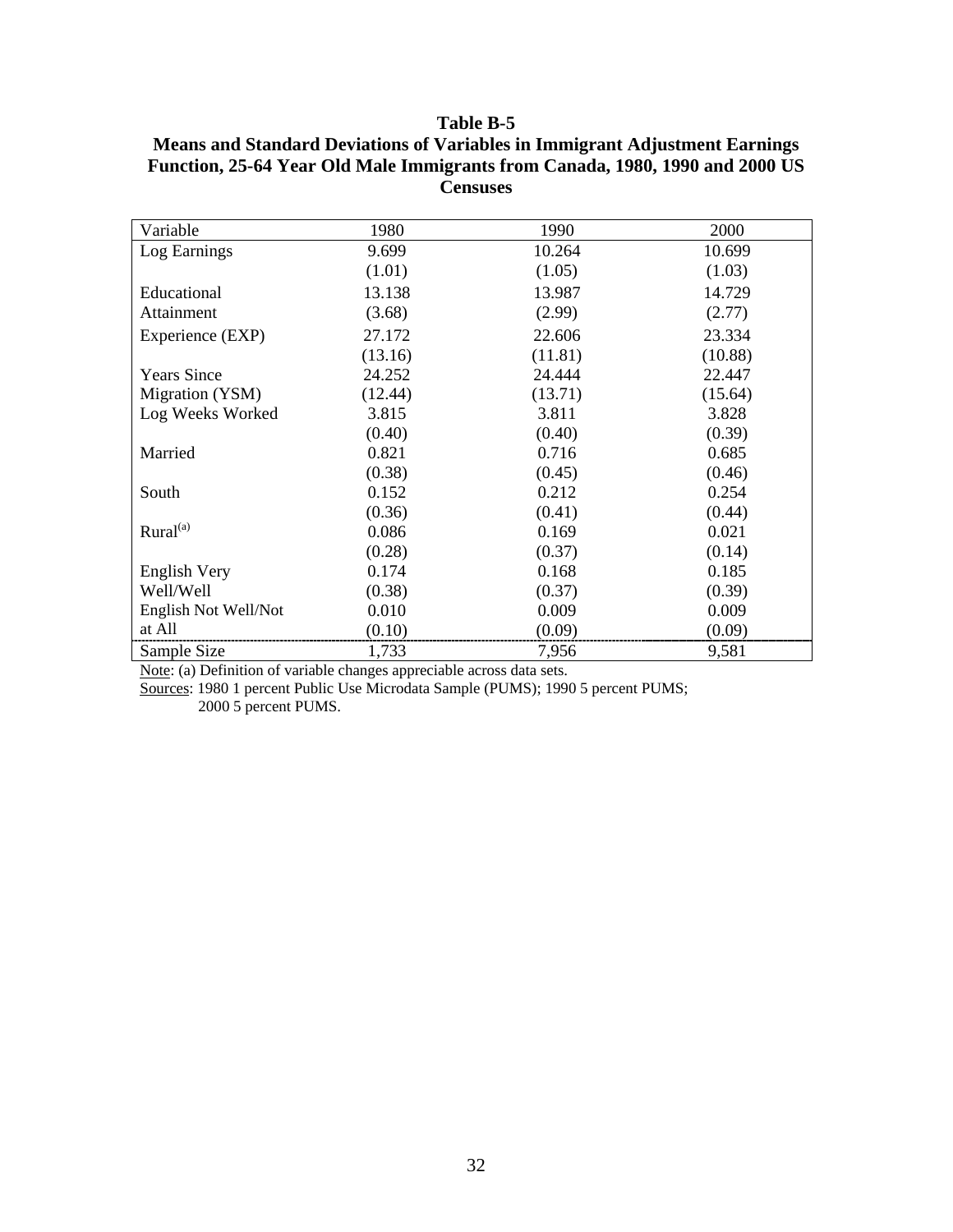| Variable              |          | 1980     | 1990     |          |          | 2000     |
|-----------------------|----------|----------|----------|----------|----------|----------|
| Constant              | 3.779    | 3.833    | 4.241    | 4.283    | 4.322    | 4.328    |
|                       | (9.93)   | (10.26)  | (21.90)  | (22.08)  | (24.74)  | (24.73)  |
| Educational           | 0.065    | 0.064    | 0.077    | 0.076    | 0.108    | 0.108    |
| Attainment            | (8.96)   | (9.08)   | (18.31)  | (18.25)  | (28.74)  | (28.87)  |
| Experience            | 0.052    | 0.053    | 0.047    | 0.048    | 0.052    | 0.052    |
| (EXP)                 | (6.56)   | (6.64)   | (12.23)  | (12.35)  | (13.76)  | (13.90)  |
| EXP <sup>2</sup> /100 | $-0.083$ | $-0.084$ | $-0.072$ | $-0.074$ | $-0.081$ | $-0.081$ |
|                       | (5.41)   | (5.59)   | (8.94)   | (9.15)   | (10.55)  | (10.77)  |
| <b>Years Since</b>    | 0.002    | $-0.004$ | 0.001    | $-0.004$ | $-0.004$ | $-0.006$ |
| Migration             | (0.27)   | (1.99)   | (0.32)   | (4.19)   | (2.00)   | (8.12)   |
| (YSM)                 |          |          |          |          |          |          |
| $YSM^2/100$           | $-0.014$ | (b)      | $-0.009$ | (b)      | $-0.003$ | (b)      |
|                       | (0.89)   |          | (1.87)   |          | (0.57)   |          |
| Log Weeks             | 1.137    | 1.140    | 1.123    | 1.125    | 0.986    | 0.987    |
| Worked                | (12.37)  | (12.43)  | (23.11)  | (23.19)  | (24.38)  | (24.45)  |
| Married               | 0.233    | 0.233    | 0.227    | 0.226    | 0.280    | 0.280    |
|                       | (3.86)   | (3.87)   | (10.21)  | (10.18)  | (14.17)  | (14.17)  |
| South                 | $-0.289$ | $-0.292$ | $-0.111$ | $-0.112$ | $-0.024$ | $-0.024$ |
|                       | (4.17)   | (4.20)   | (4.33)   | (4.38)   | (1.22)   | (1.21)   |
| Rural <sup>(a)</sup>  | $-0.126$ | $-0.131$ | $-0.092$ | $-0.092$ | $-0.279$ | $-0.280$ |
|                       | (1.34)   | (1.39)   | (3.37)   | (3.36)   | (4.43)   | (4.44)   |
| <b>English Very</b>   | $-0.153$ | $-0.154$ | $-0.035$ | $-0.033$ | 0.017    | 0.018    |
| Well/Well             | (2.62)   | (2.62)   | (1.30)   | (1.25)   | (0.74)   | (0.77)   |
| <b>English Not</b>    | $-0.028$ | $-0.025$ | $-0.031$ | $-0.031$ | 0.211    | 0.213    |
| Well/Not at All       | (0.23)   | (0.20)   | (0.27)   | (0.27)   | (1.90)   | (1.91)   |
| $\overline{R}^2$      | 0.3014   | 0.3014   | 0.2881   | 0.2878   | 0.2817   | 0.2817   |
| Sample Size           | 1,733    | 1,733    | 7,956    | 7,956    | 9,581    | 9,581    |

**Table B-6 Estimates of Immigrant Adjustment Earnings Function, 25-64 Year Old Male Immigrants from Canada, 1980, 1990 and 2000 US Censuses** 

Notes: (a) Definition of variable changes appreciable across data sets; (b) Variable not entered. Sources: 1980 1 percent Public Use Microdata Sample (PUMS); 1990 5 percent PUMS; 2000 5 percent PUMS.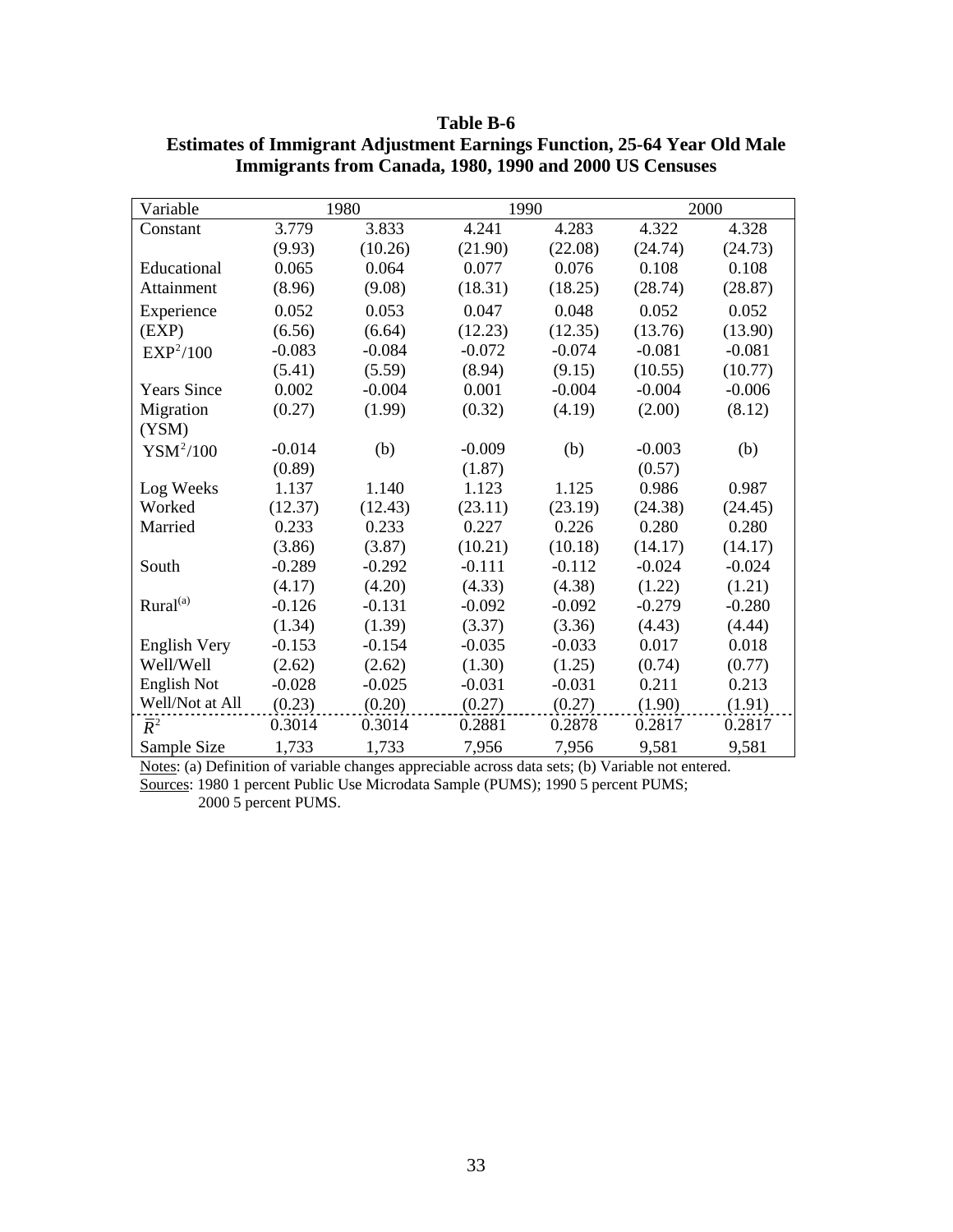| Variable             | 1980    | 1990    | 2000    |
|----------------------|---------|---------|---------|
| Log Earnings         | 9.663   | 10.265  | 10.770  |
|                      | (0.94)  | (1.29)  | (1.08)  |
| Educational          | 15.496  | 15.188  | 15.233  |
| Attainment           | (3.81)  | (3.00)  | (2.79)  |
| Experience (EXP)     | 16.563  | 17.950  | 20.613  |
|                      | (10.73) | (10.37) | (10.09) |
| <b>Years Since</b>   | 11.895  | 13.555  | 14.622  |
| Migration (YSM)      | (12.20) | (12.05) | (12.49) |
| Log Weeks Worked     | 3.843   | 3.799   | 3.820   |
|                      | (0.28)  | (0.45)  | (0.41)  |
| Married              | 0.688   | 0.637   | 0.664   |
|                      | (0.47)  | (0.48)  | (0.47)  |
| South                | 0.214   | 0.211   | 0.230   |
|                      | (0.41)  | (0.41)  | (0.42)  |
| Rural <sup>(a)</sup> | 0.063   | 0.103   | 0.007   |
|                      | (0.24)  | (0.30)  | (0.08)  |
| English Very         | 0.080   | 0.110   | 0.090   |
| Well/Well            | (0.27)  | (0.31)  | (0.29)  |
| English Not Well/Not | 0.000   | 0.004   | 0.005   |
| at All               | (0.00)  | (0.06)  | (0.07)  |
| Sample Size          | 112     | 794     | 1,250   |

**Means and Standard Deviations of Variables in Immigrant Adjustment Earnings Function, 25-64 Year Old Male Immigrants from Australia or New Zealand, 1980, 1990 and 2000 US Censuses** 

Note: (a) Definition of variable changes appreciable across data sets.

Sources: 1980 1 percent Public Use Microdata Sample (PUMS); 1990 5 percent PUMS;

2000 5 percent PUMS.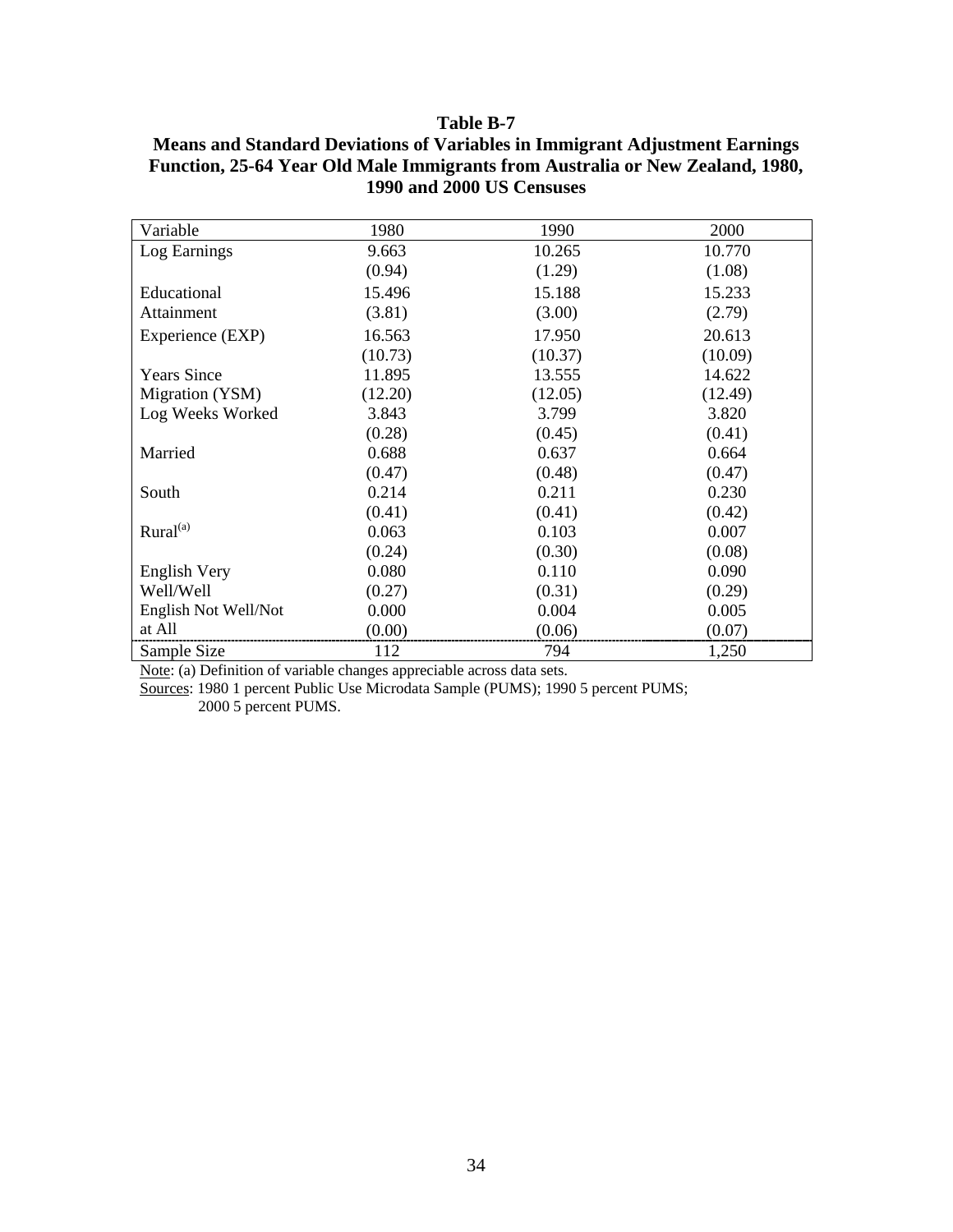| Variable              |          | 1980     | 1990     |          |          | 2000     |
|-----------------------|----------|----------|----------|----------|----------|----------|
| Constant              | 3.411    | 3.388    | 4.715    | 4.715    | 4.708    | 4.769    |
|                       | (3.24)   | (3.11)   | (5.04)   | (5.04)   | (9.67)   | (9.60)   |
| Educational           | 0.070    | 0.069    | 0.091    | 0.091    | 0.104    | 0.103    |
| Attainment            | (2.14)   | (2.21)   | (6.53)   | (6.52)   | (11.14)  | (11.08)  |
| Experience            | 0.032    | 0.031    | 0.042    | 0.043    | 0.062    | 0.057    |
| (EXP)                 | (1.65)   | (1.67)   | (2.79)   | (2.84)   | (4.99)   | (4.77)   |
| EXP <sup>2</sup> /100 | $-0.010$ | $-0.009$ | $-0.077$ | $-0.077$ | $-0.105$ | $-0.095$ |
|                       | (0.30)   | (0.24)   | (2.10)   | (2.15)   | (3.50)   | (3.29)   |
| <b>Years Since</b>    | $-0.011$ | $-0.003$ | $-0.000$ | $-0.000$ | $-0.014$ | $-0.004$ |
| Migration             | (0.35)   | (0.55)   | (0.03)   | (0.11)   | (2.21)   | (1.42)   |
| (YSM)                 |          |          |          |          |          |          |
| $YSM^2/100$           | 0.018    | (b)      | $-0.000$ | (b)      | 0.026    | (b)      |
|                       | (0.25)   |          | (0.02)   |          | (1.71)   |          |
| Log Weeks             | 1.218    | 1.219    | 0.965    | 0.965    | 1.042    | 1.034    |
| Worked                | (4.87)   | (4.94)   | (4.13)   | (4.14)   | (11.44)  | (11.37)  |
| Married               | 0.080    | 0.088    | 0.223    | 0.223    | 0.213    | 0.211    |
|                       | (0.43)   | (0.48)   | (2.51)   | (2.51)   | (4.30)   | (4.25)   |
| South                 | 0.076    | 0.069    | $-0.113$ | $-0.113$ | $-0.036$ | $-0.032$ |
|                       | (0.50)   | (0.45)   | (1.28)   | (1.27)   | (0.53)   | (0.48)   |
| Rural <sup>(a)</sup>  | $-0.014$ | $-0.028$ | $-0.217$ | $-0.217$ | 0.231    | 0.266    |
|                       | (0.05)   | (0.10)   | (1.74)   | (1.74)   | (0.70)   | (0.77)   |
| <b>English Very</b>   | 0.090    | 0.089    | $-0.259$ | $-0.259$ | $-0.078$ | $-0.090$ |
| Well/Well             | (0.17)   | (0.17)   | (1.66)   | (1.69)   | (1.01)   | (1.17)   |
| English Not           | (b)      | (b)      | 0.421    | 0.421    | $-0.412$ | $-0.367$ |
| Well/Not at All       |          |          | (1.97)   | (1.98)   | (0.89)   | (0.76)   |
| $\overline{R}^2$      | 0.2117   | 0.2187   | 0.1864   | 0.1874   | 0.2668   | 0.2655   |
| Sample Size           | 112      | 112      | 794      | 794      | 1,250    | 1,250    |

**Estimates of Immigrant Adjustment Earnings Function, 25-64 Year Old Male Immigrants from Australia or New Zealand, 1980, 1990 and 2000 US Censuses** 

Notes: (a) Definition of variable changes appreciable across data sets; (b) Variable not entered or not relevant.

Sources: 1980 1 percent Public Use Microdata Sample (PUMS); 1990 5 percent PUMS; 2000 5 percent PUMS.